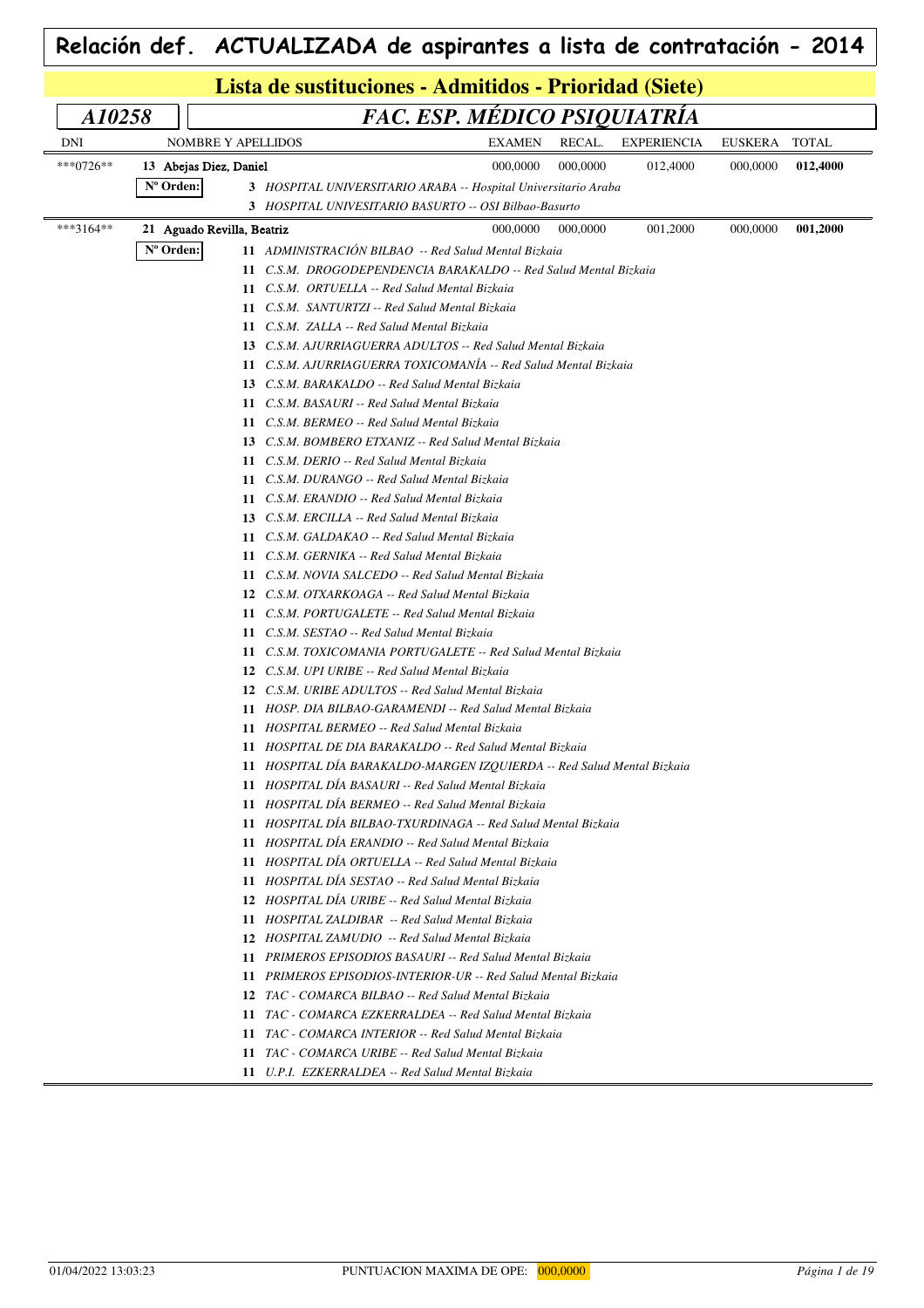| FAC. ESP. MÉDICO PSIQUIATRÍA<br>A10258 |                               |                                                                                                                                     |               |          |                    |          |              |  |  |  |
|----------------------------------------|-------------------------------|-------------------------------------------------------------------------------------------------------------------------------------|---------------|----------|--------------------|----------|--------------|--|--|--|
| <b>DNI</b>                             | NOMBRE Y APELLIDOS            |                                                                                                                                     | <b>EXAMEN</b> | RECAL.   | <b>EXPERIENCIA</b> | EUSKERA  | <b>TOTAL</b> |  |  |  |
| ****5654*                              |                               |                                                                                                                                     | 000,0000      |          |                    |          |              |  |  |  |
|                                        |                               | 14 Annicchiarico Contreras, Ailce Marcela                                                                                           |               | 000,0000 | 012,0000           | 000,0000 | 012,0000     |  |  |  |
|                                        | Nº Orden:                     | 5 ADMINISTRACIÓN BILBAO -- Red Salud Mental Bizkaia                                                                                 |               |          |                    |          |              |  |  |  |
|                                        |                               | 5 C.S.M. DROGODEPENDENCIA BARAKALDO -- Red Salud Mental Bizkaia                                                                     |               |          |                    |          |              |  |  |  |
|                                        |                               | <b>5</b> C.S.M. ORTUELLA -- Red Salud Mental Bizkaia                                                                                |               |          |                    |          |              |  |  |  |
|                                        | 5.                            | C.S.M. SANTURTZI -- Red Salud Mental Bizkaia                                                                                        |               |          |                    |          |              |  |  |  |
|                                        |                               | <b>5</b> C.S.M. ZALLA -- Red Salud Mental Bizkaia                                                                                   |               |          |                    |          |              |  |  |  |
|                                        |                               | 7 C.S.M. AJURRIAGUERRA ADULTOS -- Red Salud Mental Bizkaia<br><b>5</b> C.S.M. AJURRIAGUERRA TOXICOMANIA -- Red Salud Mental Bizkaia |               |          |                    |          |              |  |  |  |
|                                        |                               | 6 C.S.M. BARAKALDO -- Red Salud Mental Bizkaia                                                                                      |               |          |                    |          |              |  |  |  |
|                                        |                               | <b>5</b> C.S.M. BASAURI -- Red Salud Mental Bizkaia                                                                                 |               |          |                    |          |              |  |  |  |
|                                        |                               | <b>5</b> C.S.M. BERMEO -- Red Salud Mental Bizkaia                                                                                  |               |          |                    |          |              |  |  |  |
|                                        |                               | 7 C.S.M. BOMBERO ETXANIZ -- Red Salud Mental Bizkaia                                                                                |               |          |                    |          |              |  |  |  |
|                                        |                               | 5 C.S.M. DERIO -- Red Salud Mental Bizkaia                                                                                          |               |          |                    |          |              |  |  |  |
|                                        |                               | <b>5</b> C.S.M. DURANGO -- Red Salud Mental Bizkaia                                                                                 |               |          |                    |          |              |  |  |  |
|                                        |                               | 5 C.S.M. ERANDIO -- Red Salud Mental Bizkaia                                                                                        |               |          |                    |          |              |  |  |  |
|                                        |                               | 7 C.S.M. ERCILLA -- Red Salud Mental Bizkaia                                                                                        |               |          |                    |          |              |  |  |  |
|                                        |                               | <b>5</b> C.S.M. GALDAKAO -- Red Salud Mental Bizkaia                                                                                |               |          |                    |          |              |  |  |  |
|                                        |                               | <b>5</b> C.S.M. GERNIKA -- Red Salud Mental Bizkaia                                                                                 |               |          |                    |          |              |  |  |  |
|                                        |                               | <b>5</b> C.S.M. NOVIA SALCEDO -- Red Salud Mental Bizkaia                                                                           |               |          |                    |          |              |  |  |  |
|                                        |                               | <b>6</b> C.S.M. OTXARKOAGA -- Red Salud Mental Bizkaia                                                                              |               |          |                    |          |              |  |  |  |
|                                        | 5.                            | C.S.M. PORTUGALETE -- Red Salud Mental Bizkaia                                                                                      |               |          |                    |          |              |  |  |  |
|                                        | 5                             | C.S.M. SESTAO -- Red Salud Mental Bizkaia                                                                                           |               |          |                    |          |              |  |  |  |
|                                        | 5                             | C.S.M. TOXICOMANIA PORTUGALETE -- Red Salud Mental Bizkaia                                                                          |               |          |                    |          |              |  |  |  |
|                                        |                               |                                                                                                                                     |               |          |                    |          |              |  |  |  |
|                                        | 5                             | C.S.M. UPI URIBE -- Red Salud Mental Bizkaia                                                                                        |               |          |                    |          |              |  |  |  |
|                                        |                               | <b>5</b> C.S.M. URIBE ADULTOS -- Red Salud Mental Bizkaia<br><b>5</b> HOSP. DIA BILBAO-GARAMENDI -- Red Salud Mental Bizkaia        |               |          |                    |          |              |  |  |  |
|                                        |                               | <b>5</b> HOSPITAL BERMEO -- Red Salud Mental Bizkaia                                                                                |               |          |                    |          |              |  |  |  |
|                                        |                               |                                                                                                                                     |               |          |                    |          |              |  |  |  |
|                                        |                               | <b>5</b> HOSPITAL DE DIA BARAKALDO -- Red Salud Mental Bizkaia                                                                      |               |          |                    |          |              |  |  |  |
|                                        |                               | 5 HOSPITAL DIA BARAKALDO-MARGEN IZQUIERDA -- Red Salud Mental Bizkaia<br>5 HOSPITAL DIA BASAURI -- Red Salud Mental Bizkaia         |               |          |                    |          |              |  |  |  |
|                                        |                               | 5 HOSPITAL DÍA BERMEO -- Red Salud Mental Bizkaia                                                                                   |               |          |                    |          |              |  |  |  |
|                                        |                               |                                                                                                                                     |               |          |                    |          |              |  |  |  |
|                                        |                               | <b>5</b> HOSPITAL DIA BILBAO-TXURDINAGA -- Red Salud Mental Bizkaia                                                                 |               |          |                    |          |              |  |  |  |
|                                        |                               | 5 HOSPITAL DIA ERANDIO -- Red Salud Mental Bizkaia                                                                                  |               |          |                    |          |              |  |  |  |
|                                        |                               | 5 HOSPITAL DÍA ORTUELLA -- Red Salud Mental Bizkaia                                                                                 |               |          |                    |          |              |  |  |  |
|                                        |                               | 5 HOSPITAL DÍA SESTAO -- Red Salud Mental Bizkaia<br>5 HOSPITAL DÍA URIBE -- Red Salud Mental Bizkaia                               |               |          |                    |          |              |  |  |  |
|                                        |                               |                                                                                                                                     |               |          |                    |          |              |  |  |  |
|                                        |                               | 5 HOSPITAL ZALDIBAR -- Red Salud Mental Bizkaia                                                                                     |               |          |                    |          |              |  |  |  |
|                                        |                               | <b>6</b> HOSPITAL ZAMUDIO -- Red Salud Mental Bizkaia                                                                               |               |          |                    |          |              |  |  |  |
|                                        | 5.                            | PRIMEROS EPISODIOS BASAURI -- Red Salud Mental Bizkaia                                                                              |               |          |                    |          |              |  |  |  |
|                                        |                               | <b>5</b> PRIMEROS EPISODIOS-INTERIOR-UR -- Red Salud Mental Bizkaia                                                                 |               |          |                    |          |              |  |  |  |
|                                        |                               | 6 TAC - COMARCA BILBAO -- Red Salud Mental Bizkaia                                                                                  |               |          |                    |          |              |  |  |  |
|                                        | 5                             | TAC - COMARCA EZKERRALDEA -- Red Salud Mental Bizkaia                                                                               |               |          |                    |          |              |  |  |  |
|                                        | 5.                            | TAC - COMARCA INTERIOR -- Red Salud Mental Bizkaia                                                                                  |               |          |                    |          |              |  |  |  |
|                                        | 5                             | TAC - COMARCA URIBE -- Red Salud Mental Bizkaia                                                                                     |               |          |                    |          |              |  |  |  |
|                                        |                               | 5 U.P.I. EZKERRALDEA -- Red Salud Mental Bizkaia                                                                                    |               |          |                    |          |              |  |  |  |
| ***1460**                              | 19 Barbagelata Alonso, Rebeca |                                                                                                                                     | 000,0000      | 000,0000 | 004,1000           | 000,0000 | 004,1000     |  |  |  |
|                                        | N° Orden:                     | 11 C.S.M. BARAKALDO -- Red Salud Mental Bizkaia                                                                                     |               |          |                    |          |              |  |  |  |
|                                        |                               | <b>10</b> C.S.M. UPI URIBE -- Red Salud Mental Bizkaia                                                                              |               |          |                    |          |              |  |  |  |
|                                        | 10                            | C.S.M. URIBE ADULTOS -- Red Salud Mental Bizkaia                                                                                    |               |          |                    |          |              |  |  |  |
|                                        |                               | <b>10</b> HOSPITAL DIA URIBE -- Red Salud Mental Bizkaia                                                                            |               |          |                    |          |              |  |  |  |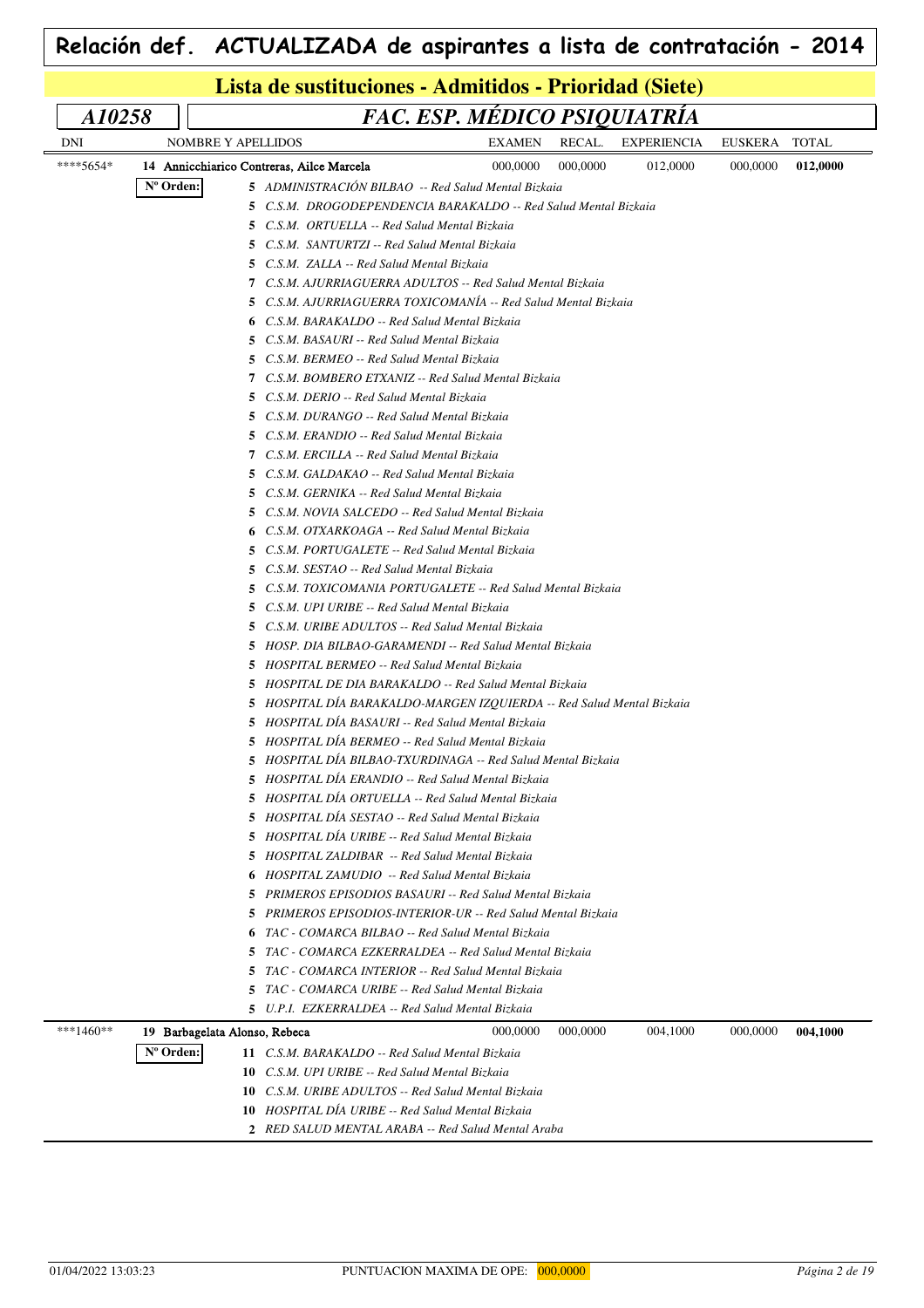|           |           |                           | Lista de sustituciones - Admitidos - Prioridad (Siete)                                           |               |          |                    |                |              |  |  |  |
|-----------|-----------|---------------------------|--------------------------------------------------------------------------------------------------|---------------|----------|--------------------|----------------|--------------|--|--|--|
| A10258    |           |                           | FAC. ESP. MÉDICO PSIQUIATRÍA                                                                     |               |          |                    |                |              |  |  |  |
| DNI       |           | <b>NOMBRE Y APELLIDOS</b> |                                                                                                  | <b>EXAMEN</b> | RECAL.   | <b>EXPERIENCIA</b> | <b>EUSKERA</b> | <b>TOTAL</b> |  |  |  |
| ***1194** |           | 29 Carrion Garcia, Carlos |                                                                                                  | 000,0000      | 000,0000 | 000,0000           | 000,0000       | 000.0000     |  |  |  |
|           | N° Orden: |                           | 15 ADMINISTRACIÓN BILBAO -- Red Salud Mental Bizkaia                                             |               |          |                    |                |              |  |  |  |
|           |           |                           | <b>15</b> C.S.M. DROGODEPENDENCIA BARAKALDO -- Red Salud Mental Bizkaia                          |               |          |                    |                |              |  |  |  |
|           |           |                           | 15 C.S.M. ORTUELLA -- Red Salud Mental Bizkaia                                                   |               |          |                    |                |              |  |  |  |
|           |           | 15                        | C.S.M. SANTURTZI -- Red Salud Mental Bizkaia                                                     |               |          |                    |                |              |  |  |  |
|           |           |                           | 15 C.S.M. ZALLA -- Red Salud Mental Bizkaia                                                      |               |          |                    |                |              |  |  |  |
|           |           | 18                        | C.S.M. AJURRIAGUERRA ADULTOS -- Red Salud Mental Bizkaia                                         |               |          |                    |                |              |  |  |  |
|           |           |                           | 15 C.S.M. AJURRIAGUERRA TOXICOMANÍA -- Red Salud Mental Bizkaia                                  |               |          |                    |                |              |  |  |  |
|           |           | 17                        | C.S.M. BARAKALDO -- Red Salud Mental Bizkaia                                                     |               |          |                    |                |              |  |  |  |
|           |           | 15                        | C.S.M. BASAURI -- Red Salud Mental Bizkaia                                                       |               |          |                    |                |              |  |  |  |
|           |           | 15                        | C.S.M. BERMEO -- Red Salud Mental Bizkaia                                                        |               |          |                    |                |              |  |  |  |
|           |           | 18                        | C.S.M. BOMBERO ETXANIZ -- Red Salud Mental Bizkaia                                               |               |          |                    |                |              |  |  |  |
|           |           | 15                        | C.S.M. DERIO -- Red Salud Mental Bizkaia                                                         |               |          |                    |                |              |  |  |  |
|           |           | 15                        | C.S.M. DURANGO -- Red Salud Mental Bizkaia                                                       |               |          |                    |                |              |  |  |  |
|           |           | 15                        | C.S.M. ERANDIO -- Red Salud Mental Bizkaia                                                       |               |          |                    |                |              |  |  |  |
|           |           | 18                        | C.S.M. ERCILLA -- Red Salud Mental Bizkaia                                                       |               |          |                    |                |              |  |  |  |
|           |           | 15                        | C.S.M. GALDAKAO -- Red Salud Mental Bizkaia                                                      |               |          |                    |                |              |  |  |  |
|           |           | 15                        | C.S.M. GERNIKA -- Red Salud Mental Bizkaia                                                       |               |          |                    |                |              |  |  |  |
|           |           | 15                        | C.S.M. NOVIA SALCEDO -- Red Salud Mental Bizkaia                                                 |               |          |                    |                |              |  |  |  |
|           |           | 17                        | C.S.M. OTXARKOAGA -- Red Salud Mental Bizkaia                                                    |               |          |                    |                |              |  |  |  |
|           |           | 15                        | C.S.M. PORTUGALETE -- Red Salud Mental Bizkaia                                                   |               |          |                    |                |              |  |  |  |
|           |           | 15                        | C.S.M. SESTAO -- Red Salud Mental Bizkaia                                                        |               |          |                    |                |              |  |  |  |
|           |           | 15                        | C.S.M. TOXICOMANIA PORTUGALETE -- Red Salud Mental Bizkaia                                       |               |          |                    |                |              |  |  |  |
|           |           | 16                        | C.S.M. UPI URIBE -- Red Salud Mental Bizkaia<br>C.S.M. URIBE ADULTOS -- Red Salud Mental Bizkaia |               |          |                    |                |              |  |  |  |
|           |           | 16<br>15                  | HOSP. DIA BILBAO-GARAMENDI -- Red Salud Mental Bizkaia                                           |               |          |                    |                |              |  |  |  |
|           |           | 15                        | HOSPITAL BERMEO -- Red Salud Mental Bizkaia                                                      |               |          |                    |                |              |  |  |  |
|           |           |                           | <b>15</b> HOSPITAL DE DIA BARAKALDO -- Red Salud Mental Bizkaia                                  |               |          |                    |                |              |  |  |  |
|           |           |                           | 15 HOSPITAL DÍA BARAKALDO-MARGEN IZOUIERDA -- Red Salud Mental Bizkaia                           |               |          |                    |                |              |  |  |  |
|           |           |                           | 15 HOSPITAL DIA BASAURI -- Red Salud Mental Bizkaia                                              |               |          |                    |                |              |  |  |  |
|           |           |                           | 15 HOSPITAL DIA BERMEO -- Red Salud Mental Bizkaia                                               |               |          |                    |                |              |  |  |  |
|           |           |                           | 15 HOSPITAL DIA BILBAO-TXURDINAGA -- Red Salud Mental Bizkaia                                    |               |          |                    |                |              |  |  |  |
|           |           |                           | 15 HOSPITAL DÍA ERANDIO -- Red Salud Mental Bizkaia                                              |               |          |                    |                |              |  |  |  |
|           |           |                           | 15 HOSPITAL DÍA ORTUELLA -- Red Salud Mental Bizkaia                                             |               |          |                    |                |              |  |  |  |
|           |           |                           | 15 HOSPITAL DÍA SESTAO -- Red Salud Mental Bizkaia                                               |               |          |                    |                |              |  |  |  |
|           |           |                           | 16 HOSPITAL DÍA URIBE -- Red Salud Mental Bizkaia                                                |               |          |                    |                |              |  |  |  |
|           |           | 8                         | HOSPITAL UNIVESITARIO BASURTO -- OSI Bilbao-Basurto                                              |               |          |                    |                |              |  |  |  |
|           |           |                           | <b>15</b> HOSPITAL ZALDIBAR -- Red Salud Mental Bizkaia                                          |               |          |                    |                |              |  |  |  |
|           |           |                           | <b>16</b> HOSPITAL ZAMUDIO -- Red Salud Mental Bizkaia                                           |               |          |                    |                |              |  |  |  |
|           |           | 15                        | PRIMEROS EPISODIOS BASAURI -- Red Salud Mental Bizkaia                                           |               |          |                    |                |              |  |  |  |
|           |           | 16                        | PRIMEROS EPISODIOS-INTERIOR-UR -- Red Salud Mental Bizkaia                                       |               |          |                    |                |              |  |  |  |
|           |           | 16                        | TAC - COMARCA BILBAO -- Red Salud Mental Bizkaia                                                 |               |          |                    |                |              |  |  |  |
|           |           | 15                        | TAC - COMARCA EZKERRALDEA -- Red Salud Mental Bizkaia                                            |               |          |                    |                |              |  |  |  |
|           |           | 15                        | TAC - COMARCA INTERIOR -- Red Salud Mental Bizkaia                                               |               |          |                    |                |              |  |  |  |
|           |           |                           | 15 TAC - COMARCA URIBE -- Red Salud Mental Bizkaia                                               |               |          |                    |                |              |  |  |  |
|           |           |                           | 15 U.P.I. EZKERRALDEA -- Red Salud Mental Bizkaia                                                |               |          |                    |                |              |  |  |  |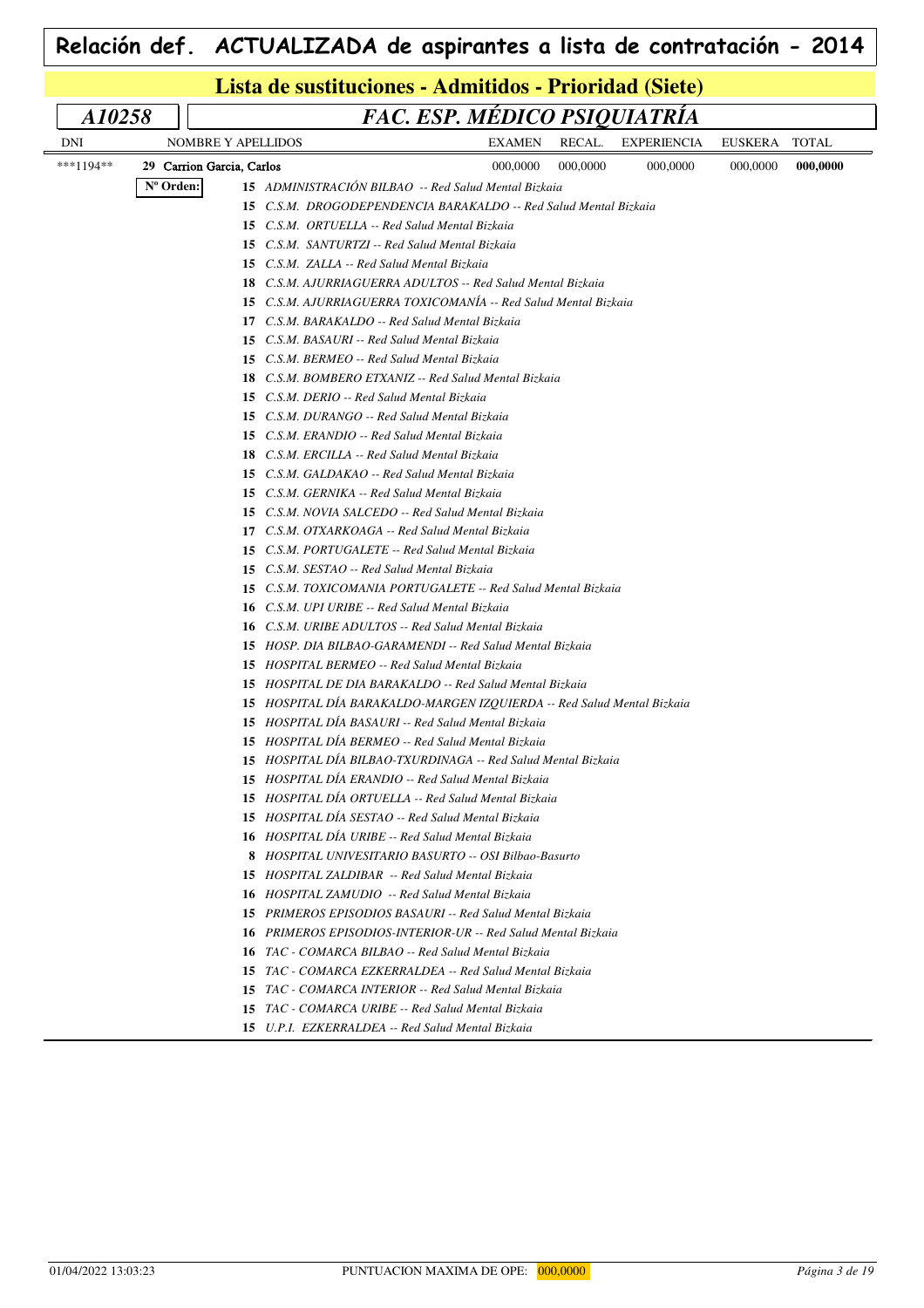|           | Lista de sustituciones - Admitidos - Prioridad (Siete) |                                                                           |                              |          |                    |          |              |  |  |  |
|-----------|--------------------------------------------------------|---------------------------------------------------------------------------|------------------------------|----------|--------------------|----------|--------------|--|--|--|
| A10258    |                                                        |                                                                           | FAC. ESP. MÉDICO PSIQUIATRÍA |          |                    |          |              |  |  |  |
| DNI       | NOMBRE Y APELLIDOS                                     |                                                                           | EXAMEN                       | RECAL.   | <b>EXPERIENCIA</b> | EUSKERA  | <b>TOTAL</b> |  |  |  |
| ***0075** | 20 Chaves Mateos, Virginia                             |                                                                           | 000,0000                     | 000,0000 | 003,2000           | 000,0000 | 003,2000     |  |  |  |
|           | N° Orden:                                              | 10 ADMINISTRACIÓN BILBAO -- Red Salud Mental Bizkaia                      |                              |          |                    |          |              |  |  |  |
|           |                                                        | <b>10</b> C.S.M. DROGODEPENDENCIA BARAKALDO -- Red Salud Mental Bizkaia   |                              |          |                    |          |              |  |  |  |
|           |                                                        | <b>10</b> C.S.M. ORTUELLA -- Red Salud Mental Bizkaia                     |                              |          |                    |          |              |  |  |  |
|           |                                                        | <b>10</b> C.S.M. SANTURTZI -- Red Salud Mental Bizkaia                    |                              |          |                    |          |              |  |  |  |
|           |                                                        | <b>10</b> C.S.M. ZALLA -- Red Salud Mental Bizkaia                        |                              |          |                    |          |              |  |  |  |
|           |                                                        | 12 C.S.M. AJURRIAGUERRA ADULTOS -- Red Salud Mental Bizkaia               |                              |          |                    |          |              |  |  |  |
|           |                                                        | 10 C.S.M. AJURRIAGUERRA TOXICOMANÍA -- Red Salud Mental Bizkaia           |                              |          |                    |          |              |  |  |  |
|           |                                                        | 12 C.S.M. BARAKALDO -- Red Salud Mental Bizkaia                           |                              |          |                    |          |              |  |  |  |
|           |                                                        | <b>10</b> C.S.M. BASAURI -- Red Salud Mental Bizkaia                      |                              |          |                    |          |              |  |  |  |
|           |                                                        | C.S.M. BERMEO -- Red Salud Mental Bizkaia<br>10                           |                              |          |                    |          |              |  |  |  |
|           |                                                        | 12 C.S.M. BOMBERO ETXANIZ -- Red Salud Mental Bizkaia                     |                              |          |                    |          |              |  |  |  |
|           |                                                        | C.S.M. DERIO -- Red Salud Mental Bizkaia<br>10                            |                              |          |                    |          |              |  |  |  |
|           |                                                        | C.S.M. DURANGO -- Red Salud Mental Bizkaia<br>10                          |                              |          |                    |          |              |  |  |  |
|           |                                                        | <b>10</b> C.S.M. ERANDIO -- Red Salud Mental Bizkaia                      |                              |          |                    |          |              |  |  |  |
|           |                                                        | 12 C.S.M. ERCILLA -- Red Salud Mental Bizkaia                             |                              |          |                    |          |              |  |  |  |
|           |                                                        | C.S.M. GALDAKAO -- Red Salud Mental Bizkaia<br>10                         |                              |          |                    |          |              |  |  |  |
|           |                                                        | <b>10</b> C.S.M. GERNIKA -- Red Salud Mental Bizkaia                      |                              |          |                    |          |              |  |  |  |
|           |                                                        | C.S.M. NOVIA SALCEDO -- Red Salud Mental Bizkaia<br>10                    |                              |          |                    |          |              |  |  |  |
|           |                                                        | 11 C.S.M. OTXARKOAGA -- Red Salud Mental Bizkaia                          |                              |          |                    |          |              |  |  |  |
|           |                                                        | C.S.M. PORTUGALETE -- Red Salud Mental Bizkaia<br>10                      |                              |          |                    |          |              |  |  |  |
|           |                                                        | C.S.M. SESTAO -- Red Salud Mental Bizkaia<br>10                           |                              |          |                    |          |              |  |  |  |
|           |                                                        | C.S.M. TOXICOMANIA PORTUGALETE -- Red Salud Mental Bizkaia<br>10          |                              |          |                    |          |              |  |  |  |
|           |                                                        | C.S.M. UPI URIBE -- Red Salud Mental Bizkaia<br>11                        |                              |          |                    |          |              |  |  |  |
|           |                                                        | 11 C.S.M. URIBE ADULTOS -- Red Salud Mental Bizkaia                       |                              |          |                    |          |              |  |  |  |
|           |                                                        | <b>10</b> HOSP, DIA BILBAO-GARAMENDI -- Red Salud Mental Bizkaia          |                              |          |                    |          |              |  |  |  |
|           |                                                        | <b>10</b> HOSPITAL BERMEO -- Red Salud Mental Bizkaia                     |                              |          |                    |          |              |  |  |  |
|           |                                                        | HOSPITAL DE DIA BARAKALDO -- Red Salud Mental Bizkaia<br>10               |                              |          |                    |          |              |  |  |  |
|           |                                                        | HOSPITAL DÍA BARAKALDO-MARGEN IZQUIERDA -- Red Salud Mental Bizkaia<br>10 |                              |          |                    |          |              |  |  |  |
|           |                                                        | HOSPITAL DÍA BASAURI -- Red Salud Mental Bizkaia<br>10                    |                              |          |                    |          |              |  |  |  |
|           |                                                        | 10 HOSPITAL DIA BERMEO -- Red Salud Mental Bizkaia                        |                              |          |                    |          |              |  |  |  |
|           |                                                        | HOSPITAL DÍA BILBAO-TXURDINAGA -- Red Salud Mental Bizkaia<br>10          |                              |          |                    |          |              |  |  |  |
|           |                                                        | 10 HOSPITAL DIA ERANDIO -- Red Salud Mental Bizkaia                       |                              |          |                    |          |              |  |  |  |
|           |                                                        | 10 HOSPITAL DÍA ORTUELLA -- Red Salud Mental Bizkaia                      |                              |          |                    |          |              |  |  |  |
|           |                                                        | 10 HOSPITAL DÍA SESTAO -- Red Salud Mental Bizkaia                        |                              |          |                    |          |              |  |  |  |
|           |                                                        | 11 HOSPITAL DÍA URIBE -- Red Salud Mental Bizkaia                         |                              |          |                    |          |              |  |  |  |
|           |                                                        | 5 HOSPITAL UNIVESITARIO BASURTO -- OSI Bilbao-Basurto                     |                              |          |                    |          |              |  |  |  |
|           |                                                        | 10 HOSPITAL ZALDIBAR -- Red Salud Mental Bizkaia                          |                              |          |                    |          |              |  |  |  |
|           |                                                        | 11 HOSPITAL ZAMUDIO -- Red Salud Mental Bizkaia                           |                              |          |                    |          |              |  |  |  |
|           |                                                        | 10 PRIMEROS EPISODIOS BASAURI -- Red Salud Mental Bizkaia                 |                              |          |                    |          |              |  |  |  |
|           |                                                        | <b>10</b> PRIMEROS EPISODIOS-INTERIOR-UR -- Red Salud Mental Bizkaia      |                              |          |                    |          |              |  |  |  |
|           |                                                        | 11 TAC - COMARCA BILBAO -- Red Salud Mental Bizkaia                       |                              |          |                    |          |              |  |  |  |
|           |                                                        | TAC - COMARCA EZKERRALDEA -- Red Salud Mental Bizkaia<br>10               |                              |          |                    |          |              |  |  |  |
|           |                                                        | 10<br>TAC - COMARCA INTERIOR -- Red Salud Mental Bizkaia                  |                              |          |                    |          |              |  |  |  |
|           |                                                        | TAC - COMARCA URIBE -- Red Salud Mental Bizkaia<br>10                     |                              |          |                    |          |              |  |  |  |
|           |                                                        | 10 U.P.I. EZKERRALDEA -- Red Salud Mental Bizkaia                         |                              |          |                    |          |              |  |  |  |
| ***9558** |                                                        | 22 De La Red Gallego, Maria Del Henar                                     | 000,0000                     | 000,0000 | 000,0000           | 000,0000 | 000,0000     |  |  |  |

**Nº Orden: 3** *RED SALUD MENTAL ARABA -- Red Salud Mental Araba*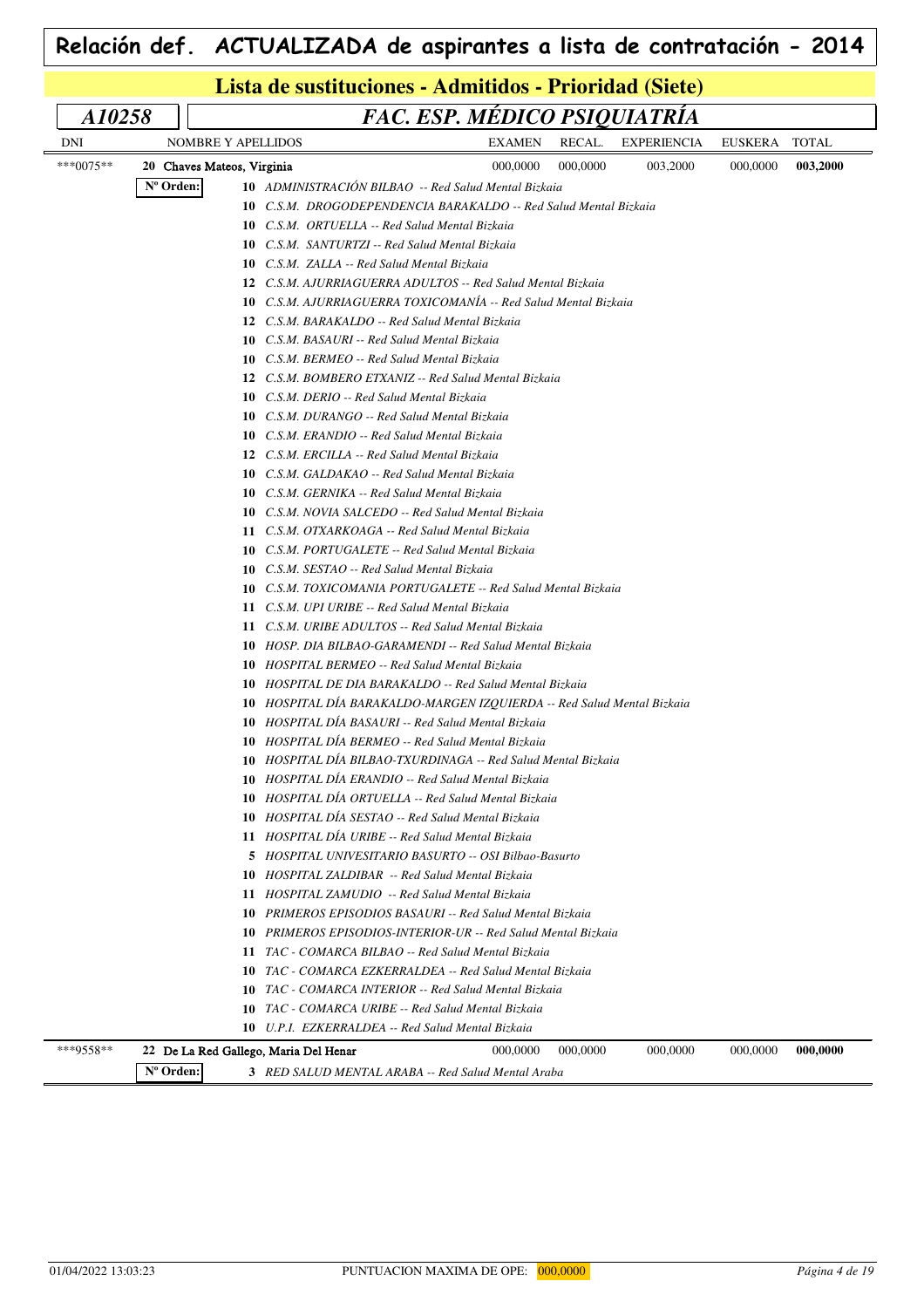| $\mid$ Relación def. $\mid$ ACTUALIZADA de aspirantes a lista de contratación - 2014 $\mid$ |
|---------------------------------------------------------------------------------------------|
|                                                                                             |

| Lista de sustituciones - Admitidos - Prioridad (Siete) |                                                     |                                                      |                                                                                                 |                              |          |                    |                |              |  |  |
|--------------------------------------------------------|-----------------------------------------------------|------------------------------------------------------|-------------------------------------------------------------------------------------------------|------------------------------|----------|--------------------|----------------|--------------|--|--|
| A10258                                                 |                                                     |                                                      |                                                                                                 | FAC. ESP. MÉDICO PSIQUIATRÍA |          |                    |                |              |  |  |
| DNI                                                    |                                                     | <b>NOMBRE Y APELLIDOS</b>                            |                                                                                                 | <b>EXAMEN</b>                | RECAL.   | <b>EXPERIENCIA</b> | <b>EUSKERA</b> | <b>TOTAL</b> |  |  |
| ***2384**                                              |                                                     | 3 Estibariz Milla, Marta                             |                                                                                                 | 000,0000                     | 000,0000 | 011,6000           | 016,0000       | 027,6000     |  |  |
|                                                        | Nº Orden:                                           |                                                      | 1 C.S.M. ANDOAIN -- Red Salud Mental Gipuzkoa                                                   |                              |          |                    |                |              |  |  |
|                                                        |                                                     |                                                      | C.S.M. AZPEITIA -- Red Salud Mental Gipuzkoa                                                    |                              |          |                    |                |              |  |  |
|                                                        |                                                     |                                                      | C.S.M. BEASAIN -- Red Salud Mental Gipuzkoa                                                     |                              |          |                    |                |              |  |  |
|                                                        | C.S.M. BITARTE -- Red Salud Mental Gipuzkoa         |                                                      |                                                                                                 |                              |          |                    |                |              |  |  |
|                                                        | C.S.M. DONOSTIA- AMARA -- Red Salud Mental Gipuzkoa |                                                      |                                                                                                 |                              |          |                    |                |              |  |  |
|                                                        |                                                     | C.S.M. DONOSTIA-ANTIGUO -- Red Salud Mental Gipuzkoa |                                                                                                 |                              |          |                    |                |              |  |  |
|                                                        |                                                     |                                                      | C.S.M. DONOSTIA-EGIA -- Red Salud Mental Gipuzkoa                                               |                              |          |                    |                |              |  |  |
|                                                        |                                                     |                                                      | C.S.M. EIBAR -- Red Salud Mental Gipuzkoa                                                       |                              |          |                    |                |              |  |  |
|                                                        |                                                     |                                                      | C.S.M. IRUN -- Red Salud Mental Gipuzkoa                                                        |                              |          |                    |                |              |  |  |
|                                                        |                                                     |                                                      | C.S.M. MONDRAGON -- Red Salud Mental Gipuzkoa                                                   |                              |          |                    |                |              |  |  |
|                                                        |                                                     |                                                      | C.S.M. RENTERIA -- Red Salud Mental Gipuzkoa                                                    |                              |          |                    |                |              |  |  |
|                                                        |                                                     |                                                      | C.S.M. TOLOSA -- Red Salud Mental Gipuzkoa                                                      |                              |          |                    |                |              |  |  |
|                                                        |                                                     |                                                      | C.S.M. ZARAUTZ -- Red Salud Mental Gipuzkoa                                                     |                              |          |                    |                |              |  |  |
|                                                        |                                                     |                                                      | C.S.M. ZUMARRAGA -- Red Salud Mental Gipuzkoa                                                   |                              |          |                    |                |              |  |  |
|                                                        |                                                     |                                                      | EQUIPO PSIQUIATRÍA INFANTIL -- Red Salud Mental Gipuzkoa                                        |                              |          |                    |                |              |  |  |
|                                                        |                                                     |                                                      | HOSPITAL UNIVERSITARIO DONOSTIA -- OSI Donostialdea(Hosp Univ Donostia+ parte Comarca Gipuzkoa) |                              |          |                    |                |              |  |  |
|                                                        |                                                     |                                                      | UNID. REHAB. PSIQUIATRÍA -- Red Salud Mental Gipuzkoa                                           |                              |          |                    |                |              |  |  |
|                                                        |                                                     |                                                      | UNIDAD ATENCIÓN PRECOZ -- Red Salud Mental Gipuzkoa                                             |                              |          |                    |                |              |  |  |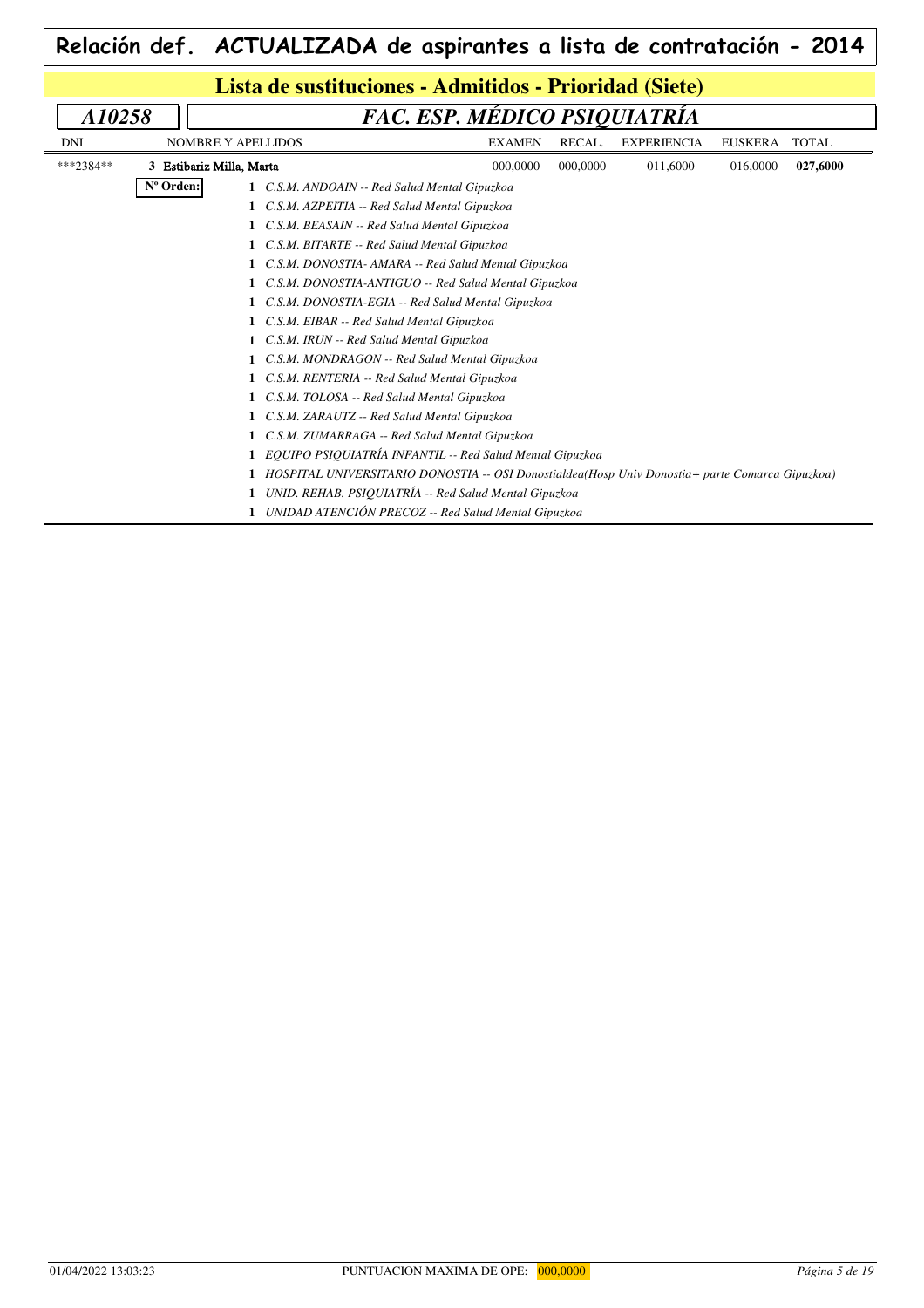| FAC. ESP. MÉDICO PSIQUIATRÍA<br>A10258 |                            |                                                                                                           |                                                            |          |                    |          |              |  |  |  |
|----------------------------------------|----------------------------|-----------------------------------------------------------------------------------------------------------|------------------------------------------------------------|----------|--------------------|----------|--------------|--|--|--|
| <b>DNI</b>                             |                            | <b>NOMBRE Y APELLIDOS</b>                                                                                 | <b>EXAMEN</b>                                              | RECAL.   | <b>EXPERIENCIA</b> | EUSKERA  | <b>TOTAL</b> |  |  |  |
| ***8969**                              | 7 Gonzalez Endemaño, Lucia |                                                                                                           | 000,0000                                                   | 000,0000 | 011,5000           | 008,0000 | 019,5000     |  |  |  |
|                                        | N° Orden:                  | 2 ADMINISTRACIÓN BILBAO -- Red Salud Mental Bizkaia                                                       |                                                            |          |                    |          |              |  |  |  |
|                                        |                            | 2 C.S.M. DROGODEPENDENCIA BARAKALDO -- Red Salud Mental Bizkaia                                           |                                                            |          |                    |          |              |  |  |  |
|                                        |                            | 2 C.S.M. ORTUELLA -- Red Salud Mental Bizkaia                                                             |                                                            |          |                    |          |              |  |  |  |
|                                        |                            | 2 C.S.M. SANTURTZI -- Red Salud Mental Bizkaia                                                            |                                                            |          |                    |          |              |  |  |  |
|                                        |                            | 2 C.S.M. ZALLA -- Red Salud Mental Bizkaia                                                                |                                                            |          |                    |          |              |  |  |  |
|                                        |                            | 4 C.S.M. AJURRIAGUERRA ADULTOS -- Red Salud Mental Bizkaia                                                |                                                            |          |                    |          |              |  |  |  |
|                                        |                            | 2 C.S.M. AJURRIAGUERRA TOXICOMANÍA -- Red Salud Mental Bizkaia                                            |                                                            |          |                    |          |              |  |  |  |
|                                        |                            | 3 C.S.M. BARAKALDO -- Red Salud Mental Bizkaia                                                            |                                                            |          |                    |          |              |  |  |  |
|                                        |                            | 2 C.S.M. BASAURI -- Red Salud Mental Bizkaia                                                              |                                                            |          |                    |          |              |  |  |  |
|                                        |                            | 2 C.S.M. BERMEO -- Red Salud Mental Bizkaia                                                               |                                                            |          |                    |          |              |  |  |  |
|                                        |                            | 4 C.S.M. BOMBERO ETXANIZ -- Red Salud Mental Bizkaia                                                      |                                                            |          |                    |          |              |  |  |  |
|                                        |                            | 2 C.S.M. DERIO -- Red Salud Mental Bizkaia                                                                |                                                            |          |                    |          |              |  |  |  |
|                                        |                            | 2 C.S.M. DURANGO -- Red Salud Mental Bizkaia                                                              |                                                            |          |                    |          |              |  |  |  |
|                                        |                            | 2 C.S.M. ERANDIO -- Red Salud Mental Bizkaia                                                              |                                                            |          |                    |          |              |  |  |  |
|                                        |                            | 4 C.S.M. ERCILLA -- Red Salud Mental Bizkaia                                                              |                                                            |          |                    |          |              |  |  |  |
|                                        |                            | 2 C.S.M. GALDAKAO -- Red Salud Mental Bizkaia                                                             |                                                            |          |                    |          |              |  |  |  |
|                                        |                            | 2 C.S.M. GERNIKA -- Red Salud Mental Bizkaia                                                              |                                                            |          |                    |          |              |  |  |  |
|                                        |                            | 2 C.S.M. NOVIA SALCEDO -- Red Salud Mental Bizkaia                                                        |                                                            |          |                    |          |              |  |  |  |
|                                        |                            | 3 C.S.M. OTXARKOAGA -- Red Salud Mental Bizkaia                                                           |                                                            |          |                    |          |              |  |  |  |
|                                        |                            | 2 C.S.M. PORTUGALETE -- Red Salud Mental Bizkaia                                                          |                                                            |          |                    |          |              |  |  |  |
|                                        |                            | 2 C.S.M. SESTAO -- Red Salud Mental Bizkaia                                                               |                                                            |          |                    |          |              |  |  |  |
|                                        |                            | 2 C.S.M. TOXICOMANIA PORTUGALETE -- Red Salud Mental Bizkaia                                              |                                                            |          |                    |          |              |  |  |  |
|                                        |                            | 2 C.S.M. UPI URIBE -- Red Salud Mental Bizkaia                                                            |                                                            |          |                    |          |              |  |  |  |
|                                        |                            | 2 C.S.M. URIBE ADULTOS -- Red Salud Mental Bizkaia                                                        |                                                            |          |                    |          |              |  |  |  |
|                                        |                            | 2 HOSP. DIA BILBAO-GARAMENDI -- Red Salud Mental Bizkaia                                                  |                                                            |          |                    |          |              |  |  |  |
|                                        |                            | 2 HOSPITAL BERMEO -- Red Salud Mental Bizkaia                                                             |                                                            |          |                    |          |              |  |  |  |
|                                        |                            | 2 HOSPITAL DE DIA BARAKALDO -- Red Salud Mental Bizkaia                                                   |                                                            |          |                    |          |              |  |  |  |
|                                        |                            | 2 HOSPITAL DIA BARAKALDO-MARGEN IZQUIERDA -- Red Salud Mental Bizkaia                                     |                                                            |          |                    |          |              |  |  |  |
|                                        |                            | 2 HOSPITAL DÍA BASAURI -- Red Salud Mental Bizkaia                                                        |                                                            |          |                    |          |              |  |  |  |
|                                        |                            | 2 HOSPITAL DÍA BERMEO -- Red Salud Mental Bizkaia                                                         |                                                            |          |                    |          |              |  |  |  |
|                                        |                            |                                                                                                           | HOSPITAL DIA BILBAO-TXURDINAGA -- Red Salud Mental Bizkaia |          |                    |          |              |  |  |  |
|                                        |                            | 2 HOSPITAL DIA ERANDIO -- Red Salud Mental Bizkaia<br>2 HOSPITAL DÍA ORTUELLA -- Red Salud Mental Bizkaia |                                                            |          |                    |          |              |  |  |  |
|                                        |                            | 2 HOSPITAL DÍA SESTAO -- Red Salud Mental Bizkaia                                                         |                                                            |          |                    |          |              |  |  |  |
|                                        |                            | 2 HOSPITAL DÍA URIBE -- Red Salud Mental Bizkaia                                                          |                                                            |          |                    |          |              |  |  |  |
|                                        |                            | 2 HOSPITAL GALDAKAO-USANSOLO -- OSI Barrualde-Galdakao                                                    |                                                            |          |                    |          |              |  |  |  |
|                                        |                            | 2 HOSPITAL ZALDIBAR -- Red Salud Mental Bizkaia                                                           |                                                            |          |                    |          |              |  |  |  |
|                                        |                            | 3 HOSPITAL ZAMUDIO -- Red Salud Mental Bizkaia                                                            |                                                            |          |                    |          |              |  |  |  |
|                                        |                            | 2 PRIMEROS EPISODIOS BASAURI -- Red Salud Mental Bizkaia                                                  |                                                            |          |                    |          |              |  |  |  |
|                                        |                            | 2 PRIMEROS EPISODIOS-INTERIOR-UR -- Red Salud Mental Bizkaia                                              |                                                            |          |                    |          |              |  |  |  |
|                                        |                            | 3 TAC - COMARCA BILBAO -- Red Salud Mental Bizkaia                                                        |                                                            |          |                    |          |              |  |  |  |
|                                        |                            | $\mathbf{2}$                                                                                              | TAC - COMARCA EZKERRALDEA -- Red Salud Mental Bizkaia      |          |                    |          |              |  |  |  |
|                                        |                            | $\mathbf{2}$                                                                                              | TAC - COMARCA INTERIOR -- Red Salud Mental Bizkaia         |          |                    |          |              |  |  |  |
|                                        |                            | $\mathbf{2}^-$<br>TAC - COMARCA URIBE -- Red Salud Mental Bizkaia                                         |                                                            |          |                    |          |              |  |  |  |
|                                        |                            | 2 U.P.I. EZKERRALDEA -- Red Salud Mental Bizkaia                                                          |                                                            |          |                    |          |              |  |  |  |
| ***1498**                              |                            | 9 Gonzalez Hernandez, Beatriz                                                                             | 000,0000                                                   | 000,0000 | 010,0000           | 008,0000 | 018,0000     |  |  |  |
|                                        | N° Orden:                  | 3 C.S.M. ANDOAIN -- Red Salud Mental Gipuzkoa                                                             |                                                            |          |                    |          |              |  |  |  |
|                                        |                            | 3 C.S.M. DONOSTIA- AMARA -- Red Salud Mental Gipuzkoa                                                     |                                                            |          |                    |          |              |  |  |  |
|                                        |                            | 3 C.S.M. DONOSTIA-ANTIGUO -- Red Salud Mental Gipuzkoa                                                    |                                                            |          |                    |          |              |  |  |  |
|                                        |                            | 3 C.S.M. DONOSTIA-EGIA -- Red Salud Mental Gipuzkoa                                                       |                                                            |          |                    |          |              |  |  |  |
|                                        |                            | 2 C.S.M. IRUN -- Red Salud Mental Gipuzkoa                                                                |                                                            |          |                    |          |              |  |  |  |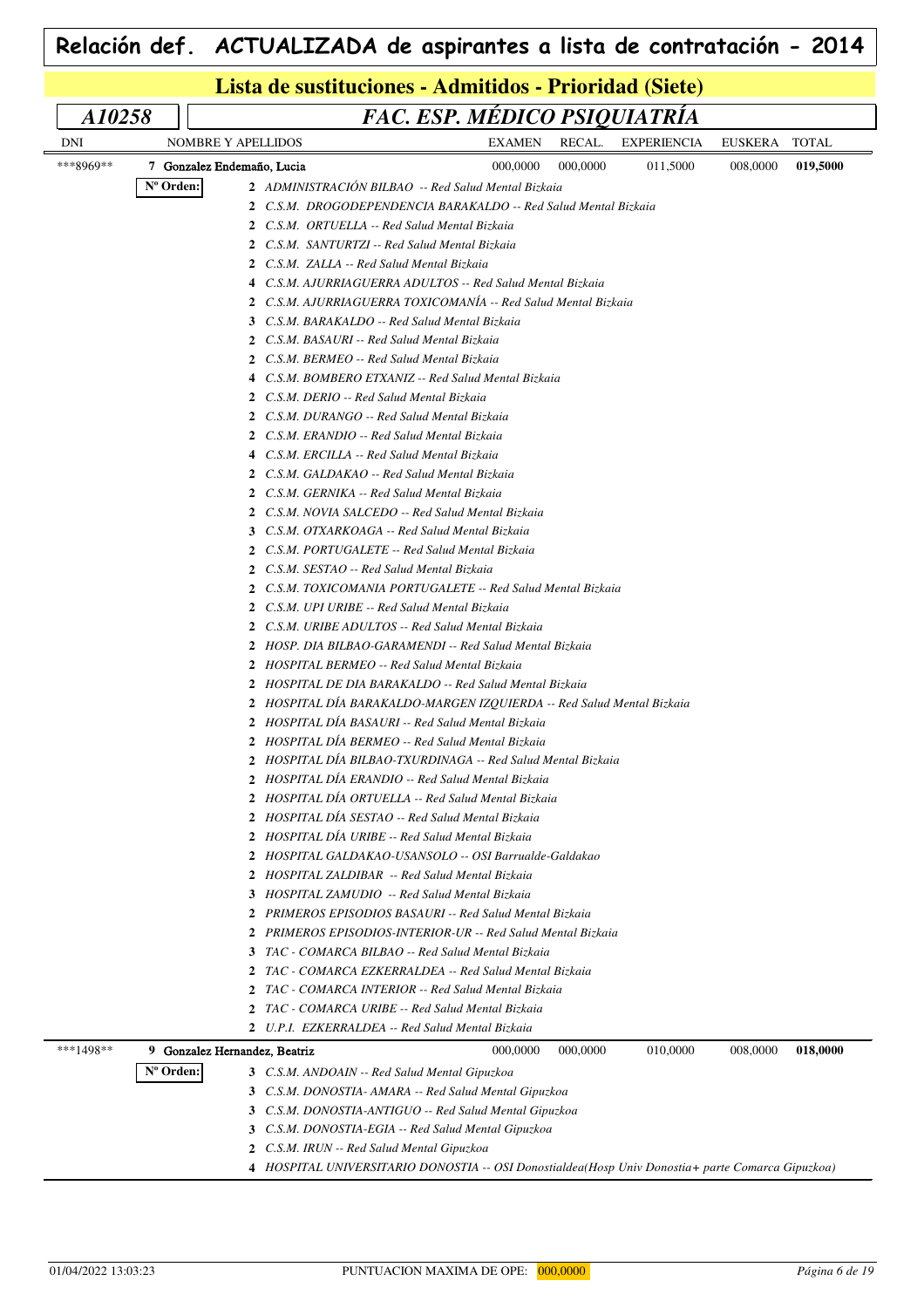|             | Relación def. ACTUALIZADA de aspirantes a lista de contratación - 2014                            |                              |          |                    |                |              |  |  |  |
|-------------|---------------------------------------------------------------------------------------------------|------------------------------|----------|--------------------|----------------|--------------|--|--|--|
|             | Lista de sustituciones - Admitidos - Prioridad (Siete)                                            |                              |          |                    |                |              |  |  |  |
| A10258      |                                                                                                   | FAC. ESP. MÉDICO PSIQUIATRÍA |          |                    |                |              |  |  |  |
| DNI         | <b>NOMBRE Y APELLIDOS</b>                                                                         | <b>EXAMEN</b>                | RECAL.   | <b>EXPERIENCIA</b> | <b>EUSKERA</b> | <b>TOTAL</b> |  |  |  |
| $***4675**$ | 4 Guede Caballero, David                                                                          | 000,0000                     | 000,0000 | 010,8000           | 016,0000       | 026,8000     |  |  |  |
|             | Nº Orden:<br>2 C.S.M. AJURRIAGUERRA ADULTOS -- Red Salud Mental Bizkaia                           |                              |          |                    |                |              |  |  |  |
|             | C.S.M. BOMBERO ETXANIZ -- Red Salud Mental Bizkaia<br>$\mathbf{2}$                                |                              |          |                    |                |              |  |  |  |
|             | C.S.M. ERCILLA -- Red Salud Mental Bizkaia                                                        |                              |          |                    |                |              |  |  |  |
|             | C.S.M. OTXARKOAGA -- Red Salud Mental Bizkaia                                                     |                              |          |                    |                |              |  |  |  |
|             | HOSPITAL UNIVESITARIO BASURTO -- OSI Bilbao-Basurto                                               |                              |          |                    |                |              |  |  |  |
|             | 1 TAC - COMARCA BILBAO -- Red Salud Mental Bizkaia                                                |                              |          |                    |                |              |  |  |  |
| ***5097**   | 10 Hernandez Alvarez, Fabian                                                                      | 000,0000                     | 000,0000 | 008,8000           | 008,0000       | 016,8000     |  |  |  |
|             | Nº Orden:<br>4 C.S.M. DONOSTIA- AMARA -- Red Salud Mental Gipuzkoa                                |                              |          |                    |                |              |  |  |  |
|             | 4 C.S.M. DONOSTIA-ANTIGUO -- Red Salud Mental Gipuzkoa                                            |                              |          |                    |                |              |  |  |  |
|             | 4 C.S.M. DONOSTIA-EGIA -- Red Salud Mental Gipuzkoa                                               |                              |          |                    |                |              |  |  |  |
|             | C.S.M. IRUN -- Red Salud Mental Gipuzkoa<br>3                                                     |                              |          |                    |                |              |  |  |  |
|             | C.S.M. RENTERIA -- Red Salud Mental Gipuzkoa                                                      |                              |          |                    |                |              |  |  |  |
|             | 5 HOSPITAL UNIVERSITARIO DONOSTIA -- OSI Donostialdea(Hosp Univ Donostia+ parte Comarca Gipuzkoa) |                              |          |                    |                |              |  |  |  |
| ***2813**   | 1 Laborde Zufiaurre, Maddi                                                                        | 000,0000                     | 000,0000 | 012,4000           | 016,0000       | 028,4000     |  |  |  |
|             | Nº Orden:<br>1 HOSPITAL UNIVERSITARIO ARABA -- Hospital Universitario Araba                       |                              |          |                    |                |              |  |  |  |
|             | 1 RED SALUD MENTAL ARABA -- Red Salud Mental Araba                                                |                              |          |                    |                |              |  |  |  |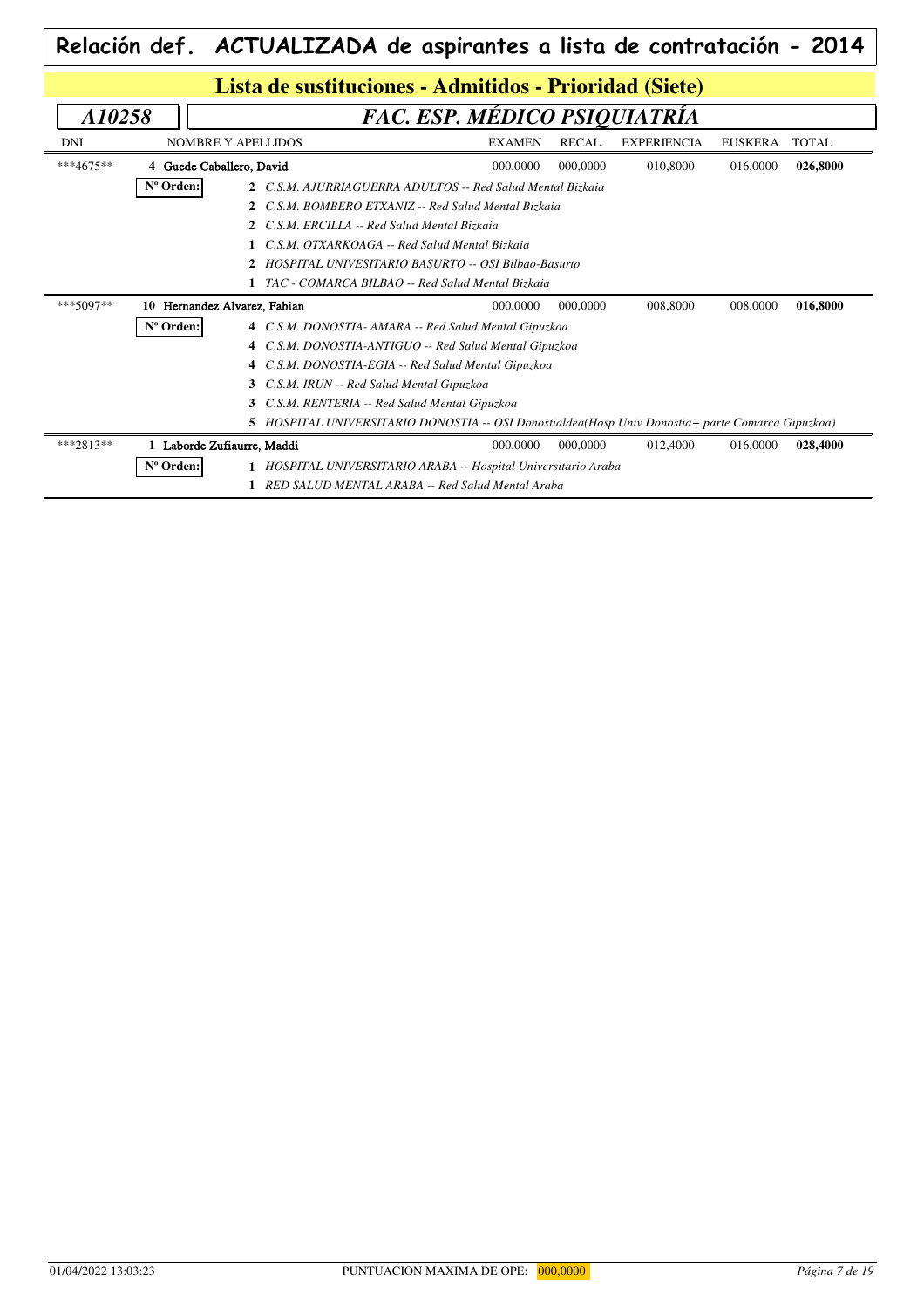| Lista de sustituciones - Admitidos - Prioridad (Siete)<br>FAC. ESP. MÉDICO PSIQUIATRÍA<br>A10258<br>RECAL.<br><b>TOTAL</b><br>DNI<br><b>NOMBRE Y APELLIDOS</b><br>EXAMEN<br><b>EXPERIENCIA</b><br>EUSKERA<br>***4349**<br>000,0000<br>000,0000<br>012,0000<br>15 Leones Gil, Elena Maria<br>000,0000<br>012,0000<br>Nº Orden:<br>6 ADMINISTRACIÓN BILBAO -- Red Salud Mental Bizkaia<br><b>6</b> C.S.M. DROGODEPENDENCIA BARAKALDO -- Red Salud Mental Bizkaia<br><b>6</b> C.S.M. ORTUELLA -- Red Salud Mental Bizkaia<br><b>6</b> C.S.M. SANTURTZI -- Red Salud Mental Bizkaia<br><b>6</b> C.S.M. ZALLA -- Red Salud Mental Bizkaia<br>8 C.S.M. AJURRIAGUERRA ADULTOS -- Red Salud Mental Bizkaia<br>6 C.S.M. AJURRIAGUERRA TOXICOMANÍA -- Red Salud Mental Bizkaia<br>7 C.S.M. BARAKALDO -- Red Salud Mental Bizkaia |
|------------------------------------------------------------------------------------------------------------------------------------------------------------------------------------------------------------------------------------------------------------------------------------------------------------------------------------------------------------------------------------------------------------------------------------------------------------------------------------------------------------------------------------------------------------------------------------------------------------------------------------------------------------------------------------------------------------------------------------------------------------------------------------------------------------------------|
|                                                                                                                                                                                                                                                                                                                                                                                                                                                                                                                                                                                                                                                                                                                                                                                                                        |
|                                                                                                                                                                                                                                                                                                                                                                                                                                                                                                                                                                                                                                                                                                                                                                                                                        |
|                                                                                                                                                                                                                                                                                                                                                                                                                                                                                                                                                                                                                                                                                                                                                                                                                        |
|                                                                                                                                                                                                                                                                                                                                                                                                                                                                                                                                                                                                                                                                                                                                                                                                                        |
|                                                                                                                                                                                                                                                                                                                                                                                                                                                                                                                                                                                                                                                                                                                                                                                                                        |
|                                                                                                                                                                                                                                                                                                                                                                                                                                                                                                                                                                                                                                                                                                                                                                                                                        |
|                                                                                                                                                                                                                                                                                                                                                                                                                                                                                                                                                                                                                                                                                                                                                                                                                        |
|                                                                                                                                                                                                                                                                                                                                                                                                                                                                                                                                                                                                                                                                                                                                                                                                                        |
|                                                                                                                                                                                                                                                                                                                                                                                                                                                                                                                                                                                                                                                                                                                                                                                                                        |
|                                                                                                                                                                                                                                                                                                                                                                                                                                                                                                                                                                                                                                                                                                                                                                                                                        |
|                                                                                                                                                                                                                                                                                                                                                                                                                                                                                                                                                                                                                                                                                                                                                                                                                        |
| <b>6</b> C.S.M. BASAURI -- Red Salud Mental Bizkaia                                                                                                                                                                                                                                                                                                                                                                                                                                                                                                                                                                                                                                                                                                                                                                    |
| <b>6</b> C.S.M. BERMEO -- Red Salud Mental Bizkaia                                                                                                                                                                                                                                                                                                                                                                                                                                                                                                                                                                                                                                                                                                                                                                     |
| 8 C.S.M. BOMBERO ETXANIZ -- Red Salud Mental Bizkaia                                                                                                                                                                                                                                                                                                                                                                                                                                                                                                                                                                                                                                                                                                                                                                   |
| 6 C.S.M. DERIO -- Red Salud Mental Bizkaia                                                                                                                                                                                                                                                                                                                                                                                                                                                                                                                                                                                                                                                                                                                                                                             |
| <b>6</b> C.S.M. DURANGO -- Red Salud Mental Bizkaia                                                                                                                                                                                                                                                                                                                                                                                                                                                                                                                                                                                                                                                                                                                                                                    |
| <b>6</b> C.S.M. ERANDIO -- Red Salud Mental Bizkaia                                                                                                                                                                                                                                                                                                                                                                                                                                                                                                                                                                                                                                                                                                                                                                    |
| 8 C.S.M. ERCILLA -- Red Salud Mental Bizkaia                                                                                                                                                                                                                                                                                                                                                                                                                                                                                                                                                                                                                                                                                                                                                                           |
| 6 C.S.M. GALDAKAO -- Red Salud Mental Bizkaia                                                                                                                                                                                                                                                                                                                                                                                                                                                                                                                                                                                                                                                                                                                                                                          |
| <b>6</b> C.S.M. GERNIKA -- Red Salud Mental Bizkaia                                                                                                                                                                                                                                                                                                                                                                                                                                                                                                                                                                                                                                                                                                                                                                    |
| <b>6</b> C.S.M. NOVIA SALCEDO -- Red Salud Mental Bizkaia<br>7 C.S.M. OTXARKOAGA -- Red Salud Mental Bizkaia                                                                                                                                                                                                                                                                                                                                                                                                                                                                                                                                                                                                                                                                                                           |
| <b>6</b> C.S.M. PORTUGALETE -- Red Salud Mental Bizkaia                                                                                                                                                                                                                                                                                                                                                                                                                                                                                                                                                                                                                                                                                                                                                                |
| 6 C.S.M. SESTAO -- Red Salud Mental Bizkaia                                                                                                                                                                                                                                                                                                                                                                                                                                                                                                                                                                                                                                                                                                                                                                            |
| <b>6</b> C.S.M. TOXICOMANIA PORTUGALETE -- Red Salud Mental Bizkaia                                                                                                                                                                                                                                                                                                                                                                                                                                                                                                                                                                                                                                                                                                                                                    |
| <b>6</b> C.S.M. UPI URIBE -- Red Salud Mental Bizkaia                                                                                                                                                                                                                                                                                                                                                                                                                                                                                                                                                                                                                                                                                                                                                                  |
| C.S.M. URIBE ADULTOS -- Red Salud Mental Bizkaia                                                                                                                                                                                                                                                                                                                                                                                                                                                                                                                                                                                                                                                                                                                                                                       |
| <b>6</b> HOSP. DIA BILBAO-GARAMENDI -- Red Salud Mental Bizkaia                                                                                                                                                                                                                                                                                                                                                                                                                                                                                                                                                                                                                                                                                                                                                        |
| 6 HOSPITAL BERMEO -- Red Salud Mental Bizkaia                                                                                                                                                                                                                                                                                                                                                                                                                                                                                                                                                                                                                                                                                                                                                                          |
| 6 HOSPITAL DE DIA BARAKALDO -- Red Salud Mental Bizkaia                                                                                                                                                                                                                                                                                                                                                                                                                                                                                                                                                                                                                                                                                                                                                                |
| 6 HOSPITAL DÍA BARAKALDO-MARGEN IZOUIERDA -- Red Salud Mental Bizkaia                                                                                                                                                                                                                                                                                                                                                                                                                                                                                                                                                                                                                                                                                                                                                  |
| 6 HOSPITAL DÍA BASAURI -- Red Salud Mental Bizkaia                                                                                                                                                                                                                                                                                                                                                                                                                                                                                                                                                                                                                                                                                                                                                                     |
| 6 HOSPITAL DÍA BERMEO -- Red Salud Mental Bizkaia                                                                                                                                                                                                                                                                                                                                                                                                                                                                                                                                                                                                                                                                                                                                                                      |
| 6 HOSPITAL DIA BILBAO-TXURDINAGA -- Red Salud Mental Bizkaia                                                                                                                                                                                                                                                                                                                                                                                                                                                                                                                                                                                                                                                                                                                                                           |
| 6 HOSPITAL DIA ERANDIO -- Red Salud Mental Bizkaia                                                                                                                                                                                                                                                                                                                                                                                                                                                                                                                                                                                                                                                                                                                                                                     |
| 6 HOSPITAL DÍA ORTUELLA -- Red Salud Mental Bizkaia                                                                                                                                                                                                                                                                                                                                                                                                                                                                                                                                                                                                                                                                                                                                                                    |
| 6 HOSPITAL DÍA SESTAO -- Red Salud Mental Bizkaia                                                                                                                                                                                                                                                                                                                                                                                                                                                                                                                                                                                                                                                                                                                                                                      |
| 6 HOSPITAL DÍA URIBE -- Red Salud Mental Bizkaia                                                                                                                                                                                                                                                                                                                                                                                                                                                                                                                                                                                                                                                                                                                                                                       |
| 2 HOSPITAL UNIVERSITARIO CRUCES -- OSI Ezkerraldea-Enkarterri-Cruces (HUCruces+parte Com Ezkerraldea)                                                                                                                                                                                                                                                                                                                                                                                                                                                                                                                                                                                                                                                                                                                  |
| <b>6</b> HOSPITAL ZALDIBAR -- Red Salud Mental Bizkaia                                                                                                                                                                                                                                                                                                                                                                                                                                                                                                                                                                                                                                                                                                                                                                 |
| <b>7</b> HOSPITAL ZAMUDIO -- Red Salud Mental Bizkaia                                                                                                                                                                                                                                                                                                                                                                                                                                                                                                                                                                                                                                                                                                                                                                  |
| <b>6</b> PRIMEROS EPISODIOS BASAURI -- Red Salud Mental Bizkaia                                                                                                                                                                                                                                                                                                                                                                                                                                                                                                                                                                                                                                                                                                                                                        |
| <b>6</b> PRIMEROS EPISODIOS-INTERIOR-UR -- Red Salud Mental Bizkaia                                                                                                                                                                                                                                                                                                                                                                                                                                                                                                                                                                                                                                                                                                                                                    |
| 7 TAC - COMARCA BILBAO -- Red Salud Mental Bizkaia                                                                                                                                                                                                                                                                                                                                                                                                                                                                                                                                                                                                                                                                                                                                                                     |
| <b>6</b> TAC - COMARCA EZKERRALDEA -- Red Salud Mental Bizkaia                                                                                                                                                                                                                                                                                                                                                                                                                                                                                                                                                                                                                                                                                                                                                         |
| 6 TAC - COMARCA INTERIOR -- Red Salud Mental Bizkaia                                                                                                                                                                                                                                                                                                                                                                                                                                                                                                                                                                                                                                                                                                                                                                   |
| <b>6</b> TAC - COMARCA URIBE -- Red Salud Mental Bizkaia<br>6 U.P.I. EZKERRALDEA -- Red Salud Mental Bizkaia                                                                                                                                                                                                                                                                                                                                                                                                                                                                                                                                                                                                                                                                                                           |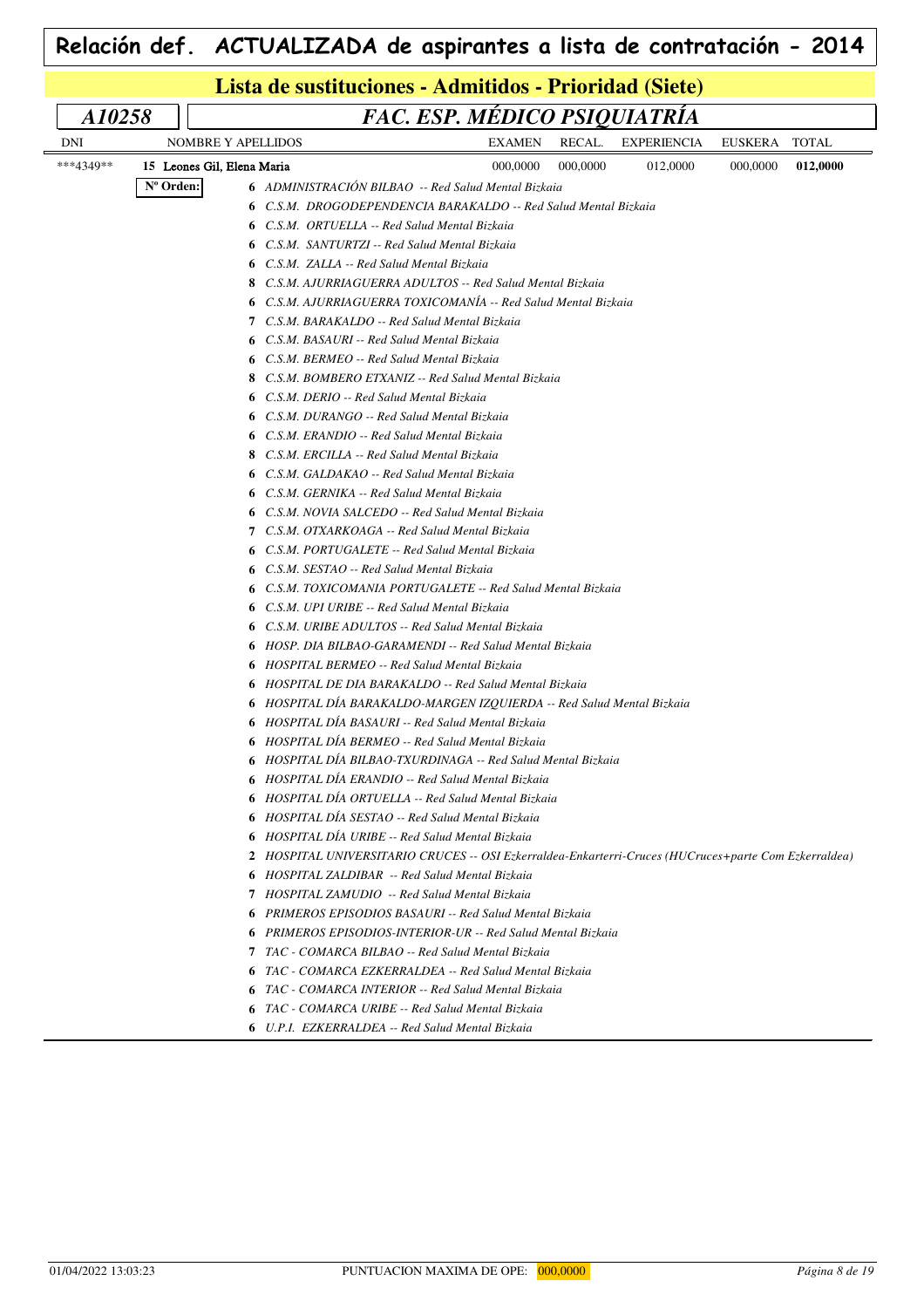| Lista de sustituciones - Admitidos - Prioridad (Siete) |           |                                                                                                          |                              |          |                    |                |              |  |  |
|--------------------------------------------------------|-----------|----------------------------------------------------------------------------------------------------------|------------------------------|----------|--------------------|----------------|--------------|--|--|
| A10258                                                 |           |                                                                                                          | FAC. ESP. MÉDICO PSIQUIATRÍA |          |                    |                |              |  |  |
| <b>DNI</b>                                             |           | NOMBRE Y APELLIDOS                                                                                       | <b>EXAMEN</b>                | RECAL.   | <b>EXPERIENCIA</b> | <b>EUSKERA</b> | <b>TOTAL</b> |  |  |
| ***7254**                                              |           | 11 Liste Caparrini, Maria                                                                                | 000,0000                     | 000,0000 | 012,4000           | 000,0000       | 012,4000     |  |  |
|                                                        | N° Orden: | 3 ADMINISTRACIÓN BILBAO -- Red Salud Mental Bizkaia                                                      |                              |          |                    |                |              |  |  |
|                                                        |           | 3 C.S.M. DROGODEPENDENCIA BARAKALDO -- Red Salud Mental Bizkaia                                          |                              |          |                    |                |              |  |  |
|                                                        |           | 3 C.S.M. ORTUELLA -- Red Salud Mental Bizkaia                                                            |                              |          |                    |                |              |  |  |
|                                                        |           | 3 C.S.M. SANTURTZI -- Red Salud Mental Bizkaia                                                           |                              |          |                    |                |              |  |  |
|                                                        |           | 3 C.S.M. ZALLA -- Red Salud Mental Bizkaia                                                               |                              |          |                    |                |              |  |  |
|                                                        |           | 5 C.S.M. AJURRIAGUERRA ADULTOS -- Red Salud Mental Bizkaia                                               |                              |          |                    |                |              |  |  |
|                                                        |           | 3 C.S.M. AJURRIAGUERRA TOXICOMANIA -- Red Salud Mental Bizkaia                                           |                              |          |                    |                |              |  |  |
|                                                        |           | 4 C.S.M. BARAKALDO -- Red Salud Mental Bizkaia                                                           |                              |          |                    |                |              |  |  |
|                                                        |           | 3 C.S.M. BASAURI -- Red Salud Mental Bizkaia                                                             |                              |          |                    |                |              |  |  |
|                                                        |           | 3 C.S.M. BERMEO -- Red Salud Mental Bizkaia                                                              |                              |          |                    |                |              |  |  |
|                                                        |           | <b>5</b> C.S.M. BOMBERO ETXANIZ -- Red Salud Mental Bizkaia                                              |                              |          |                    |                |              |  |  |
|                                                        |           | 3 C.S.M. DERIO -- Red Salud Mental Bizkaia                                                               |                              |          |                    |                |              |  |  |
|                                                        |           | 3 C.S.M. DURANGO -- Red Salud Mental Bizkaia                                                             |                              |          |                    |                |              |  |  |
|                                                        |           | 3 C.S.M. ERANDIO -- Red Salud Mental Bizkaia                                                             |                              |          |                    |                |              |  |  |
|                                                        |           | 5 C.S.M. ERCILLA -- Red Salud Mental Bizkaia                                                             |                              |          |                    |                |              |  |  |
|                                                        |           | 3 C.S.M. GALDAKAO -- Red Salud Mental Bizkaia                                                            |                              |          |                    |                |              |  |  |
|                                                        |           | 3 C.S.M. GERNIKA -- Red Salud Mental Bizkaia                                                             |                              |          |                    |                |              |  |  |
|                                                        |           | 3 C.S.M. NOVIA SALCEDO -- Red Salud Mental Bizkaia                                                       |                              |          |                    |                |              |  |  |
|                                                        |           | 4 C.S.M. OTXARKOAGA -- Red Salud Mental Bizkaia                                                          |                              |          |                    |                |              |  |  |
|                                                        |           | 3 C.S.M. PORTUGALETE -- Red Salud Mental Bizkaia                                                         |                              |          |                    |                |              |  |  |
|                                                        |           | 3 C.S.M. SESTAO -- Red Salud Mental Bizkaia                                                              |                              |          |                    |                |              |  |  |
|                                                        |           | 3 C.S.M. TOXICOMANIA PORTUGALETE -- Red Salud Mental Bizkaia                                             |                              |          |                    |                |              |  |  |
|                                                        |           | 3 C.S.M. UPI URIBE -- Red Salud Mental Bizkaia                                                           |                              |          |                    |                |              |  |  |
|                                                        |           | 3 C.S.M. URIBE ADULTOS -- Red Salud Mental Bizkaia                                                       |                              |          |                    |                |              |  |  |
|                                                        |           | 3 HOSP. DIA BILBAO-GARAMENDI -- Red Salud Mental Bizkaia                                                 |                              |          |                    |                |              |  |  |
|                                                        |           | 3 HOSPITAL BERMEO -- Red Salud Mental Bizkaia                                                            |                              |          |                    |                |              |  |  |
|                                                        |           | 3 HOSPITAL DE DIA BARAKALDO -- Red Salud Mental Bizkaia                                                  |                              |          |                    |                |              |  |  |
|                                                        |           | 3 HOSPITAL DIA BARAKALDO-MARGEN IZQUIERDA -- Red Salud Mental Bizkaia                                    |                              |          |                    |                |              |  |  |
|                                                        |           | 3 HOSPITAL DIA BASAURI -- Red Salud Mental Bizkaia                                                       |                              |          |                    |                |              |  |  |
|                                                        |           | 3 HOSPITAL DÍA BERMEO -- Red Salud Mental Bizkaia                                                        |                              |          |                    |                |              |  |  |
|                                                        |           | 3 HOSPITAL DIA BILBAO-TXURDINAGA -- Red Salud Mental Bizkaia                                             |                              |          |                    |                |              |  |  |
|                                                        |           | 3 HOSPITAL DIA ERANDIO -- Red Salud Mental Bizkaia                                                       |                              |          |                    |                |              |  |  |
|                                                        |           | 3 HOSPITAL DIA ORTUELLA -- Red Salud Mental Bizkaia<br>3 HOSPITAL DÍA SESTAO -- Red Salud Mental Bizkaia |                              |          |                    |                |              |  |  |
|                                                        |           | 3 HOSPITAL DÍA URIBE -- Red Salud Mental Bizkaia                                                         |                              |          |                    |                |              |  |  |
|                                                        |           | 3 HOSPITAL GALDAKAO-USANSOLO -- OSI Barrualde-Galdakao                                                   |                              |          |                    |                |              |  |  |
|                                                        |           | 3 HOSPITAL ZALDIBAR -- Red Salud Mental Bizkaia                                                          |                              |          |                    |                |              |  |  |
|                                                        |           | 4 HOSPITAL ZAMUDIO -- Red Salud Mental Bizkaia                                                           |                              |          |                    |                |              |  |  |
|                                                        |           | 3 PRIMEROS EPISODIOS BASAURI -- Red Salud Mental Bizkaia                                                 |                              |          |                    |                |              |  |  |
|                                                        |           | 3 PRIMEROS EPISODIOS-INTERIOR-UR -- Red Salud Mental Bizkaia                                             |                              |          |                    |                |              |  |  |
|                                                        |           | 4 TAC - COMARCA BILBAO -- Red Salud Mental Bizkaia                                                       |                              |          |                    |                |              |  |  |
|                                                        |           | 3 TAC - COMARCA EZKERRALDEA -- Red Salud Mental Bizkaia                                                  |                              |          |                    |                |              |  |  |
|                                                        |           | 3 TAC - COMARCA INTERIOR -- Red Salud Mental Bizkaia                                                     |                              |          |                    |                |              |  |  |
|                                                        |           | 3 TAC - COMARCA URIBE -- Red Salud Mental Bizkaia                                                        |                              |          |                    |                |              |  |  |
|                                                        |           | 3 U.P.I. EZKERRALDEA -- Red Salud Mental Bizkaia                                                         |                              |          |                    |                |              |  |  |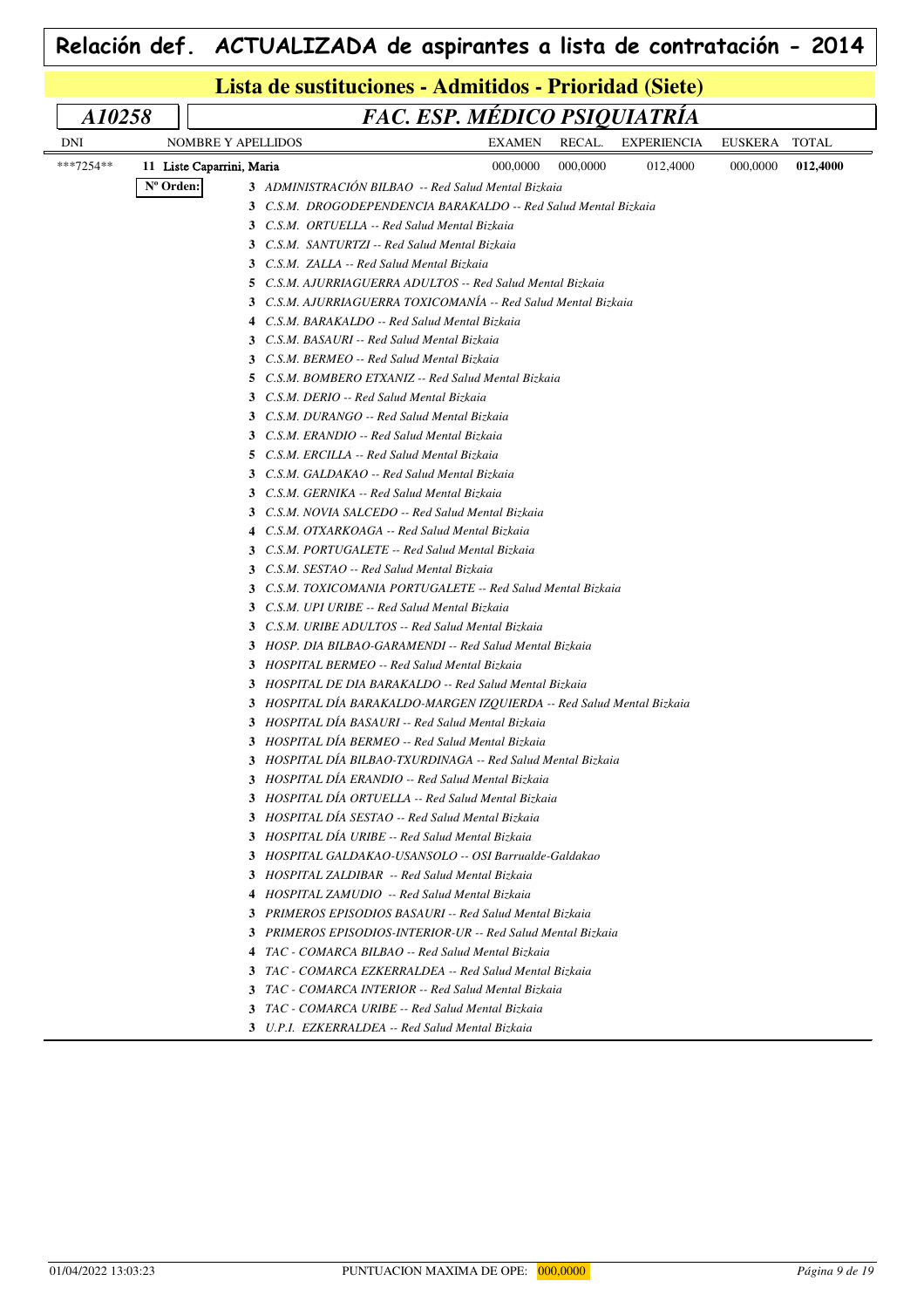|           | Lista de sustituciones - Admitidos - Prioridad (Siete) |                                                                                                           |  |          |                    |                |              |  |  |  |
|-----------|--------------------------------------------------------|-----------------------------------------------------------------------------------------------------------|--|----------|--------------------|----------------|--------------|--|--|--|
| A10258    |                                                        | FAC. ESP. MÉDICO PSIQUIATRÍA                                                                              |  |          |                    |                |              |  |  |  |
| DNI       | NOMBRE Y APELLIDOS                                     | <b>EXAMEN</b>                                                                                             |  | RECAL.   | <b>EXPERIENCIA</b> | <b>EUSKERA</b> | <b>TOTAL</b> |  |  |  |
| ***3377** | 17 Lopez Esparza, Maria Jose                           | 000,0000                                                                                                  |  | 000,0000 | 010,4000           | 000,0000       | 010,4000     |  |  |  |
|           | Nº Orden:                                              | 8 ADMINISTRACIÓN BILBAO -- Red Salud Mental Bizkaia                                                       |  |          |                    |                |              |  |  |  |
|           |                                                        | C.S.M. DROGODEPENDENCIA BARAKALDO -- Red Salud Mental Bizkaia                                             |  |          |                    |                |              |  |  |  |
|           |                                                        | 8 C.S.M. ORTUELLA -- Red Salud Mental Bizkaia                                                             |  |          |                    |                |              |  |  |  |
|           |                                                        | 8 C.S.M. SANTURTZI -- Red Salud Mental Bizkaia                                                            |  |          |                    |                |              |  |  |  |
|           |                                                        | 8 C.S.M. ZALLA -- Red Salud Mental Bizkaia                                                                |  |          |                    |                |              |  |  |  |
|           |                                                        | 10 C.S.M. AJURRIAGUERRA ADULTOS -- Red Salud Mental Bizkaia                                               |  |          |                    |                |              |  |  |  |
|           |                                                        | 8 C.S.M. AJURRIAGUERRA TOXICOMANÍA -- Red Salud Mental Bizkaia                                            |  |          |                    |                |              |  |  |  |
|           |                                                        | 9 C.S.M. BARAKALDO -- Red Salud Mental Bizkaia                                                            |  |          |                    |                |              |  |  |  |
|           |                                                        | 8 C.S.M. BASAURI -- Red Salud Mental Bizkaia                                                              |  |          |                    |                |              |  |  |  |
|           |                                                        | 8 C.S.M. BERMEO -- Red Salud Mental Bizkaia                                                               |  |          |                    |                |              |  |  |  |
|           |                                                        | <b>10</b> C.S.M. BOMBERO ETXANIZ -- Red Salud Mental Bizkaia                                              |  |          |                    |                |              |  |  |  |
|           |                                                        | 8 C.S.M. DERIO -- Red Salud Mental Bizkaia                                                                |  |          |                    |                |              |  |  |  |
|           |                                                        | 8 C.S.M. DURANGO -- Red Salud Mental Bizkaia                                                              |  |          |                    |                |              |  |  |  |
|           |                                                        | 8 C.S.M. ERANDIO -- Red Salud Mental Bizkaia                                                              |  |          |                    |                |              |  |  |  |
|           |                                                        | <b>10</b> C.S.M. ERCILLA -- Red Salud Mental Bizkaia                                                      |  |          |                    |                |              |  |  |  |
|           |                                                        | C.S.M. GALDAKAO -- Red Salud Mental Bizkaia<br>8                                                          |  |          |                    |                |              |  |  |  |
|           |                                                        | C.S.M. GERNIKA -- Red Salud Mental Bizkaia<br>8                                                           |  |          |                    |                |              |  |  |  |
|           |                                                        | 8 C.S.M. NOVIA SALCEDO -- Red Salud Mental Bizkaia                                                        |  |          |                    |                |              |  |  |  |
|           |                                                        | 9 C.S.M. OTXARKOAGA -- Red Salud Mental Bizkaia                                                           |  |          |                    |                |              |  |  |  |
|           |                                                        | 8 C.S.M. PORTUGALETE -- Red Salud Mental Bizkaia                                                          |  |          |                    |                |              |  |  |  |
|           |                                                        | 8 C.S.M. SESTAO -- Red Salud Mental Bizkaia                                                               |  |          |                    |                |              |  |  |  |
|           |                                                        | 8 C.S.M. TOXICOMANIA PORTUGALETE -- Red Salud Mental Bizkaia                                              |  |          |                    |                |              |  |  |  |
|           |                                                        | 8 C.S.M. UPI URIBE -- Red Salud Mental Bizkaia                                                            |  |          |                    |                |              |  |  |  |
|           |                                                        | 8 C.S.M. URIBE ADULTOS -- Red Salud Mental Bizkaia                                                        |  |          |                    |                |              |  |  |  |
|           |                                                        | 8 HOSP. DIA BILBAO-GARAMENDI -- Red Salud Mental Bizkaia<br>8 HOSPITAL BERMEO -- Red Salud Mental Bizkaia |  |          |                    |                |              |  |  |  |
|           |                                                        | 8 HOSPITAL DE DIA BARAKALDO -- Red Salud Mental Bizkaia                                                   |  |          |                    |                |              |  |  |  |
|           |                                                        | 8 HOSPITAL DIA BARAKALDO-MARGEN IZQUIERDA -- Red Salud Mental Bizkaia                                     |  |          |                    |                |              |  |  |  |
|           |                                                        | 8 HOSPITAL DIA BASAURI -- Red Salud Mental Bizkaia                                                        |  |          |                    |                |              |  |  |  |
|           |                                                        | 8 HOSPITAL DIA BERMEO -- Red Salud Mental Bizkaia                                                         |  |          |                    |                |              |  |  |  |
|           |                                                        | HOSPITAL DÍA BILBAO-TXURDINAGA -- Red Salud Mental Bizkaia                                                |  |          |                    |                |              |  |  |  |
|           |                                                        | 8 HOSPITAL DIA ERANDIO -- Red Salud Mental Bizkaia                                                        |  |          |                    |                |              |  |  |  |
|           |                                                        | 8 HOSPITAL DÍA ORTUELLA -- Red Salud Mental Bizkaia                                                       |  |          |                    |                |              |  |  |  |
|           |                                                        | 8 HOSPITAL DÍA SESTAO -- Red Salud Mental Bizkaia                                                         |  |          |                    |                |              |  |  |  |
|           |                                                        | 8 HOSPITAL DÍA URIBE -- Red Salud Mental Bizkaia                                                          |  |          |                    |                |              |  |  |  |
|           |                                                        | 4 HOSPITAL UNIVESITARIO BASURTO -- OSI Bilbao-Basurto                                                     |  |          |                    |                |              |  |  |  |
|           |                                                        | 8 HOSPITAL ZALDIBAR -- Red Salud Mental Bizkaia                                                           |  |          |                    |                |              |  |  |  |
|           |                                                        | 9 HOSPITAL ZAMUDIO -- Red Salud Mental Bizkaia                                                            |  |          |                    |                |              |  |  |  |
|           |                                                        | PRIMEROS EPISODIOS BASAURI -- Red Salud Mental Bizkaia<br>8                                               |  |          |                    |                |              |  |  |  |
|           |                                                        | <b>8</b> PRIMEROS EPISODIOS-INTERIOR-UR -- Red Salud Mental Bizkaia                                       |  |          |                    |                |              |  |  |  |
|           |                                                        | 9 TAC - COMARCA BILBAO -- Red Salud Mental Bizkaia                                                        |  |          |                    |                |              |  |  |  |
|           |                                                        | 8 TAC - COMARCA EZKERRALDEA -- Red Salud Mental Bizkaia                                                   |  |          |                    |                |              |  |  |  |
|           |                                                        | 8 TAC - COMARCA INTERIOR -- Red Salud Mental Bizkaia                                                      |  |          |                    |                |              |  |  |  |
|           |                                                        | 8 TAC - COMARCA URIBE -- Red Salud Mental Bizkaia                                                         |  |          |                    |                |              |  |  |  |
|           |                                                        | 8 U.P.I. EZKERRALDEA -- Red Salud Mental Bizkaia                                                          |  |          |                    |                |              |  |  |  |
| ***7739** |                                                        | 5 Lopez De Munain Blanco, Maria Estibaliz<br>000,0000                                                     |  | 000,0000 | 008,5000           | 016,0000       | 024,5000     |  |  |  |
|           | Nº Orden:                                              | 2 HOSPITAL UNIVERSITARIO ARABA -- Hospital Universitario Araba                                            |  |          |                    |                |              |  |  |  |
|           |                                                        | 2 HOSPITAL UNIVERSITARIO DONOSTIA -- OSI Donostialdea(Hosp Univ Donostia+ parte Comarca Gipuzkoa)         |  |          |                    |                |              |  |  |  |
| ***7120** | 8 Maraña Garceo, Laura                                 | 000,0000                                                                                                  |  | 000,0000 | 011,2000           | 008,0000       | 019,2000     |  |  |  |
|           | N° Orden:                                              | 2 C.S.M. ANDOAIN -- Red Salud Mental Gipuzkoa                                                             |  |          |                    |                |              |  |  |  |
|           |                                                        | 2 C.S.M. DONOSTIA- AMARA -- Red Salud Mental Gipuzkoa                                                     |  |          |                    |                |              |  |  |  |
|           |                                                        | 2 C.S.M. DONOSTIA-ANTIGUO -- Red Salud Mental Gipuzkoa                                                    |  |          |                    |                |              |  |  |  |
|           |                                                        | C.S.M. DONOSTIA-EGIA -- Red Salud Mental Gipuzkoa<br>$\mathbf{2}$                                         |  |          |                    |                |              |  |  |  |
|           |                                                        | 2 C.S.M. RENTERIA -- Red Salud Mental Gipuzkoa                                                            |  |          |                    |                |              |  |  |  |
|           |                                                        | 3 HOSPITAL UNIVERSITARIO DONOSTIA -- OSI Donostialdea(Hosp Univ Donostia+ parte Comarca Gipuzkoa)         |  |          |                    |                |              |  |  |  |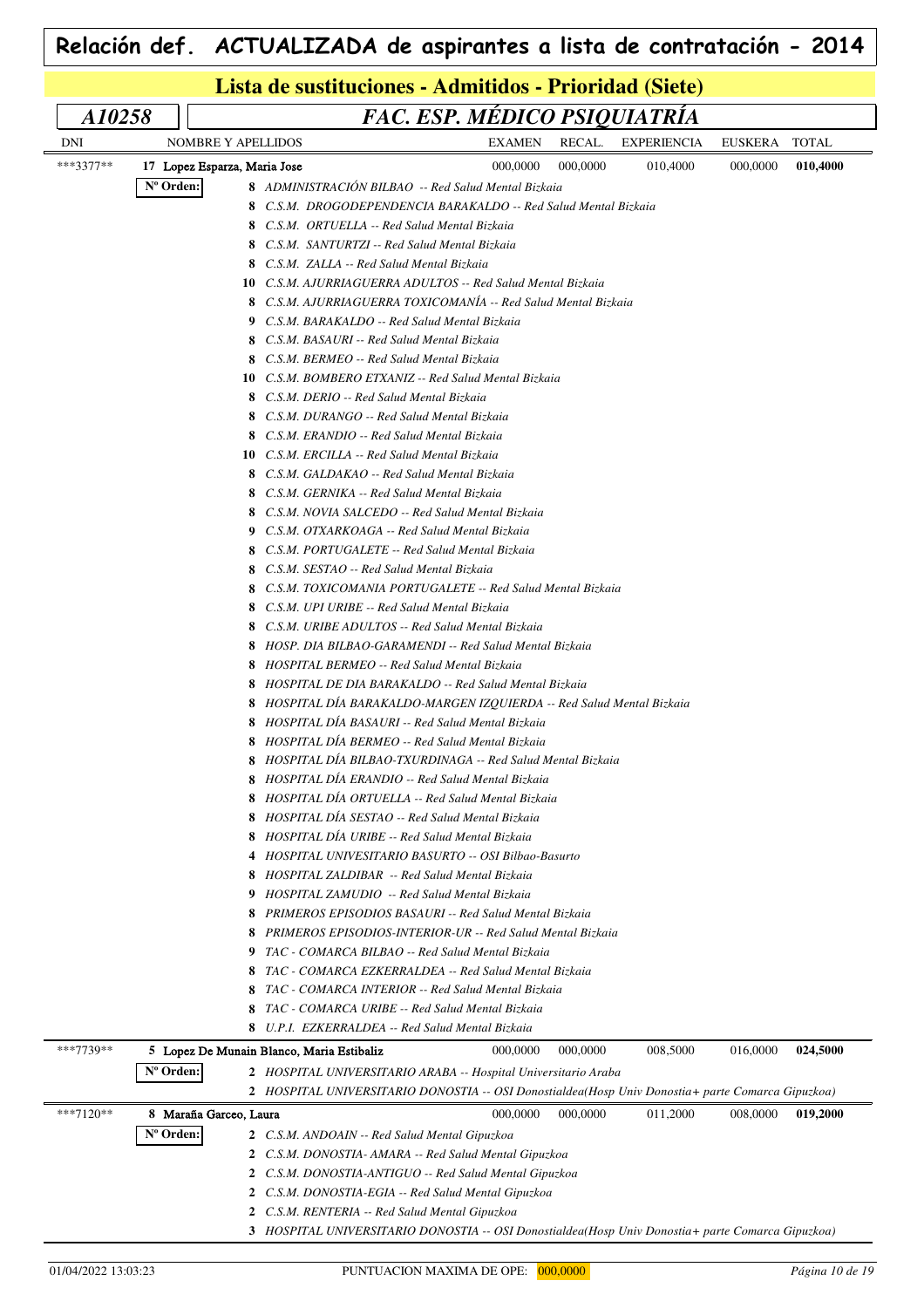| Lista de sustituciones - Admitidos - Prioridad (Siete) |                        |                                                            |               |          |                    |                |          |  |  |  |
|--------------------------------------------------------|------------------------|------------------------------------------------------------|---------------|----------|--------------------|----------------|----------|--|--|--|
| A10258                                                 |                        | FAC. ESP. MÉDICO PSIQUIATRIA                               |               |          |                    |                |          |  |  |  |
| DNI                                                    |                        | <b>NOMBRE Y APELLIDOS</b>                                  | <b>EXAMEN</b> | RECAL.   | <b>EXPERIENCIA</b> | <b>EUSKERA</b> | TOTAL    |  |  |  |
| ***5867**                                              | 2 Martinez Cano, Nuria |                                                            | 000,0000      | 000,0000 | 012,4000           | 016,0000       | 028,4000 |  |  |  |
|                                                        | Nº Orden:              | 1 C.S.M. AJURRIAGUERRA ADULTOS -- Red Salud Mental Bizkaia |               |          |                    |                |          |  |  |  |
|                                                        |                        | 1 C.S.M. BARAKALDO -- Red Salud Mental Bizkaia             |               |          |                    |                |          |  |  |  |
|                                                        |                        | 1 C.S.M. BOMBERO ETXANIZ -- Red Salud Mental Bizkaia       |               |          |                    |                |          |  |  |  |
|                                                        |                        | C.S.M. ERCILLA -- Red Salud Mental Bizkaia                 |               |          |                    |                |          |  |  |  |
|                                                        |                        | HOSPITAL UNIVESITARIO BASURTO -- OSI Bilbao-Basurto        |               |          |                    |                |          |  |  |  |
|                                                        |                        | HOSPITAL ZAMUDIO -- Red Salud Mental Bizkaia               |               |          |                    |                |          |  |  |  |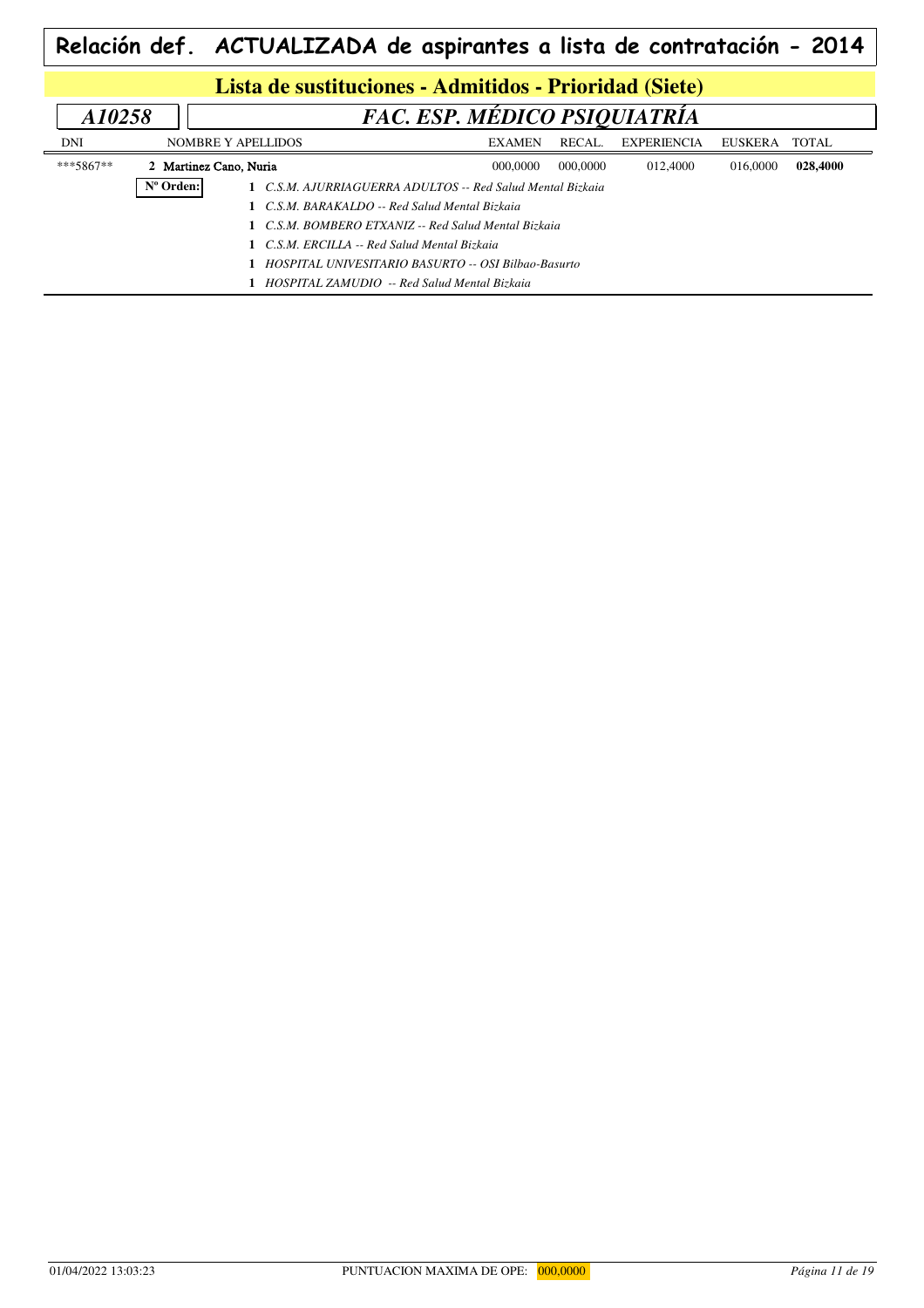| Lista de sustituciones - Admitidos - Prioridad (Siete) |           |                            |              |                                                            |  |  |  |  |  |  |  |  |  |                                                               |          |                                                               |                                                                        |          |              |  |
|--------------------------------------------------------|-----------|----------------------------|--------------|------------------------------------------------------------|--|--|--|--|--|--|--|--|--|---------------------------------------------------------------|----------|---------------------------------------------------------------|------------------------------------------------------------------------|----------|--------------|--|
| A10258                                                 |           |                            |              |                                                            |  |  |  |  |  |  |  |  |  |                                                               |          |                                                               | FAC. ESP. MÉDICO PSIQUIATRÍA                                           |          |              |  |
| DNI                                                    |           | NOMBRE Y APELLIDOS         |              |                                                            |  |  |  |  |  |  |  |  |  | <b>EXAMEN</b>                                                 | RECAL.   |                                                               | <b>EXPERIENCIA</b>                                                     | EUSKERA  | <b>TOTAL</b> |  |
| ***3109**                                              |           | 28 Mateos Carrasco, Elvira |              |                                                            |  |  |  |  |  |  |  |  |  | 000,0000                                                      | 000,0000 |                                                               | 000,0000                                                               | 000,0000 | 000,0000     |  |
|                                                        | N° Orden: |                            |              |                                                            |  |  |  |  |  |  |  |  |  | 14 ADMINISTRACIÓN BILBAO -- Red Salud Mental Bizkaia          |          |                                                               |                                                                        |          |              |  |
|                                                        |           |                            | 14           |                                                            |  |  |  |  |  |  |  |  |  |                                                               |          | C.S.M. DROGODEPENDENCIA BARAKALDO -- Red Salud Mental Bizkaia |                                                                        |          |              |  |
|                                                        |           |                            | 14           | C.S.M. ORTUELLA -- Red Salud Mental Bizkaia                |  |  |  |  |  |  |  |  |  |                                                               |          |                                                               |                                                                        |          |              |  |
|                                                        |           |                            | 14           | C.S.M. SANTURTZI -- Red Salud Mental Bizkaia               |  |  |  |  |  |  |  |  |  |                                                               |          |                                                               |                                                                        |          |              |  |
|                                                        |           |                            | 14           | C.S.M. ZALLA -- Red Salud Mental Bizkaia                   |  |  |  |  |  |  |  |  |  |                                                               |          |                                                               |                                                                        |          |              |  |
|                                                        |           |                            | 17           |                                                            |  |  |  |  |  |  |  |  |  | C.S.M. AJURRIAGUERRA ADULTOS -- Red Salud Mental Bizkaia      |          |                                                               |                                                                        |          |              |  |
|                                                        |           |                            | 14           |                                                            |  |  |  |  |  |  |  |  |  | C.S.M. AJURRIAGUERRA TOXICOMANÍA -- Red Salud Mental Bizkaia  |          |                                                               |                                                                        |          |              |  |
|                                                        |           |                            |              | 5 C.S.M. ANDOAIN -- Red Salud Mental Gipuzkoa              |  |  |  |  |  |  |  |  |  |                                                               |          |                                                               |                                                                        |          |              |  |
|                                                        |           |                            | 2            | C.S.M. AZPEITIA -- Red Salud Mental Gipuzkoa               |  |  |  |  |  |  |  |  |  |                                                               |          |                                                               |                                                                        |          |              |  |
|                                                        |           |                            | 16           | C.S.M. BARAKALDO -- Red Salud Mental Bizkaia               |  |  |  |  |  |  |  |  |  |                                                               |          |                                                               |                                                                        |          |              |  |
|                                                        |           |                            | 14           | C.S.M. BASAURI -- Red Salud Mental Bizkaia                 |  |  |  |  |  |  |  |  |  |                                                               |          |                                                               |                                                                        |          |              |  |
|                                                        |           |                            | 3            | C.S.M. BEASAIN -- Red Salud Mental Gipuzkoa                |  |  |  |  |  |  |  |  |  |                                                               |          |                                                               |                                                                        |          |              |  |
|                                                        |           |                            | 14           | C.S.M. BERMEO -- Red Salud Mental Bizkaia                  |  |  |  |  |  |  |  |  |  |                                                               |          |                                                               |                                                                        |          |              |  |
|                                                        |           |                            | $\mathbf{2}$ | C.S.M. BITARTE -- Red Salud Mental Gipuzkoa                |  |  |  |  |  |  |  |  |  |                                                               |          |                                                               |                                                                        |          |              |  |
|                                                        |           |                            | 17           |                                                            |  |  |  |  |  |  |  |  |  | C.S.M. BOMBERO ETXANIZ -- Red Salud Mental Bizkaia            |          |                                                               |                                                                        |          |              |  |
|                                                        |           |                            | 14           | C.S.M. DERIO -- Red Salud Mental Bizkaia                   |  |  |  |  |  |  |  |  |  |                                                               |          |                                                               |                                                                        |          |              |  |
|                                                        |           |                            | 6            |                                                            |  |  |  |  |  |  |  |  |  | C.S.M. DONOSTIA- AMARA -- Red Salud Mental Gipuzkoa           |          |                                                               |                                                                        |          |              |  |
|                                                        |           |                            | 6            |                                                            |  |  |  |  |  |  |  |  |  | C.S.M. DONOSTIA-ANTIGUO -- Red Salud Mental Gipuzkoa          |          |                                                               |                                                                        |          |              |  |
|                                                        |           |                            | 5.           |                                                            |  |  |  |  |  |  |  |  |  | C.S.M. DONOSTIA-EGIA -- Red Salud Mental Gipuzkoa             |          |                                                               |                                                                        |          |              |  |
|                                                        |           |                            | 14           | C.S.M. DURANGO -- Red Salud Mental Bizkaia                 |  |  |  |  |  |  |  |  |  |                                                               |          |                                                               |                                                                        |          |              |  |
|                                                        |           |                            | 2            | C.S.M. EIBAR -- Red Salud Mental Gipuzkoa                  |  |  |  |  |  |  |  |  |  |                                                               |          |                                                               |                                                                        |          |              |  |
|                                                        |           |                            | 14           | C.S.M. ERANDIO -- Red Salud Mental Bizkaia                 |  |  |  |  |  |  |  |  |  |                                                               |          |                                                               |                                                                        |          |              |  |
|                                                        |           |                            | 17           | C.S.M. ERCILLA -- Red Salud Mental Bizkaia                 |  |  |  |  |  |  |  |  |  |                                                               |          |                                                               |                                                                        |          |              |  |
|                                                        |           |                            | 14           | C.S.M. GALDAKAO -- Red Salud Mental Bizkaia                |  |  |  |  |  |  |  |  |  |                                                               |          |                                                               |                                                                        |          |              |  |
|                                                        |           |                            | 14           | C.S.M. GERNIKA -- Red Salud Mental Bizkaia                 |  |  |  |  |  |  |  |  |  |                                                               |          |                                                               |                                                                        |          |              |  |
|                                                        |           |                            |              | 4 C.S.M. IRUN -- Red Salud Mental Gipuzkoa                 |  |  |  |  |  |  |  |  |  |                                                               |          |                                                               |                                                                        |          |              |  |
|                                                        |           |                            | 2            | C.S.M. MONDRAGON -- Red Salud Mental Gipuzkoa              |  |  |  |  |  |  |  |  |  |                                                               |          |                                                               |                                                                        |          |              |  |
|                                                        |           |                            |              | <b>14</b> C.S.M. NOVIA SALCEDO -- Red Salud Mental Bizkaia |  |  |  |  |  |  |  |  |  |                                                               |          |                                                               |                                                                        |          |              |  |
|                                                        |           |                            | 16           | C.S.M. OTXARKOAGA -- Red Salud Mental Bizkaia              |  |  |  |  |  |  |  |  |  |                                                               |          |                                                               |                                                                        |          |              |  |
|                                                        |           |                            |              | <b>14</b> C.S.M. PORTUGALETE -- Red Salud Mental Bizkaia   |  |  |  |  |  |  |  |  |  |                                                               |          |                                                               |                                                                        |          |              |  |
|                                                        |           |                            |              | 4 C.S.M. RENTERIA -- Red Salud Mental Gipuzkoa             |  |  |  |  |  |  |  |  |  |                                                               |          |                                                               |                                                                        |          |              |  |
|                                                        |           |                            |              | 14 C.S.M. SESTAO -- Red Salud Mental Bizkaia               |  |  |  |  |  |  |  |  |  |                                                               |          |                                                               |                                                                        |          |              |  |
|                                                        |           |                            |              | 2 C.S.M. TOLOSA -- Red Salud Mental Gipuzkoa               |  |  |  |  |  |  |  |  |  |                                                               |          |                                                               |                                                                        |          |              |  |
|                                                        |           |                            |              | <b>15</b> C.S.M. UPI URIBE -- Red Salud Mental Bizkaia     |  |  |  |  |  |  |  |  |  | 14 C.S.M. TOXICOMANIA PORTUGALETE -- Red Salud Mental Bizkaia |          |                                                               |                                                                        |          |              |  |
|                                                        |           |                            | 15           | C.S.M. URIBE ADULTOS -- Red Salud Mental Bizkaia           |  |  |  |  |  |  |  |  |  |                                                               |          |                                                               |                                                                        |          |              |  |
|                                                        |           |                            | 2            | C.S.M. ZARAUTZ -- Red Salud Mental Gipuzkoa                |  |  |  |  |  |  |  |  |  |                                                               |          |                                                               |                                                                        |          |              |  |
|                                                        |           |                            |              | 3 C.S.M. ZUMARRAGA -- Red Salud Mental Gipuzkoa            |  |  |  |  |  |  |  |  |  |                                                               |          |                                                               |                                                                        |          |              |  |
|                                                        |           |                            |              |                                                            |  |  |  |  |  |  |  |  |  | 2 EOUIPO PSIOUIATRÍA INFANTIL -- Red Salud Mental Gipuzkoa    |          |                                                               |                                                                        |          |              |  |
|                                                        |           |                            |              |                                                            |  |  |  |  |  |  |  |  |  | 14 HOSP. DIA BILBAO-GARAMENDI -- Red Salud Mental Bizkaia     |          |                                                               |                                                                        |          |              |  |
|                                                        |           |                            |              | 14 HOSPITAL BERMEO -- Red Salud Mental Bizkaia             |  |  |  |  |  |  |  |  |  |                                                               |          |                                                               |                                                                        |          |              |  |
|                                                        |           |                            |              |                                                            |  |  |  |  |  |  |  |  |  | 14 HOSPITAL DE DIA BARAKALDO -- Red Salud Mental Bizkaia      |          |                                                               |                                                                        |          |              |  |
|                                                        |           |                            |              |                                                            |  |  |  |  |  |  |  |  |  |                                                               |          |                                                               | 14 HOSPITAL DIA BARAKALDO-MARGEN IZQUIERDA -- Red Salud Mental Bizkaia |          |              |  |
|                                                        |           |                            |              |                                                            |  |  |  |  |  |  |  |  |  | 14 HOSPITAL DÍA BASAURI -- Red Salud Mental Bizkaia           |          |                                                               |                                                                        |          |              |  |
|                                                        |           |                            |              |                                                            |  |  |  |  |  |  |  |  |  | 14 HOSPITAL DIA BERMEO -- Red Salud Mental Bizkaia            |          |                                                               |                                                                        |          |              |  |
|                                                        |           |                            |              |                                                            |  |  |  |  |  |  |  |  |  | 14 HOSPITAL DÍA BILBAO-TXURDINAGA -- Red Salud Mental Bizkaia |          |                                                               |                                                                        |          |              |  |
|                                                        |           |                            |              |                                                            |  |  |  |  |  |  |  |  |  | 14 HOSPITAL DIA ERANDIO -- Red Salud Mental Bizkaia           |          |                                                               |                                                                        |          |              |  |
|                                                        |           |                            |              |                                                            |  |  |  |  |  |  |  |  |  | 14 HOSPITAL DÍA ORTUELLA -- Red Salud Mental Bizkaia          |          |                                                               |                                                                        |          |              |  |
|                                                        |           |                            |              | 14 HOSPITAL DÍA SESTAO -- Red Salud Mental Bizkaia         |  |  |  |  |  |  |  |  |  |                                                               |          |                                                               |                                                                        |          |              |  |
|                                                        |           |                            |              | 15 HOSPITAL DÍA URIBE -- Red Salud Mental Bizkaia          |  |  |  |  |  |  |  |  |  |                                                               |          |                                                               |                                                                        |          |              |  |
|                                                        |           |                            |              | 14 HOSPITAL ZALDIBAR -- Red Salud Mental Bizkaia           |  |  |  |  |  |  |  |  |  |                                                               |          |                                                               |                                                                        |          |              |  |
|                                                        |           |                            |              | <b>15</b> HOSPITAL ZAMUDIO -- Red Salud Mental Bizkaia     |  |  |  |  |  |  |  |  |  |                                                               |          |                                                               |                                                                        |          |              |  |
|                                                        |           |                            |              |                                                            |  |  |  |  |  |  |  |  |  | 14 PRIMEROS EPISODIOS BASAURI -- Red Salud Mental Bizkaia     |          |                                                               |                                                                        |          |              |  |
|                                                        |           |                            |              |                                                            |  |  |  |  |  |  |  |  |  | 15 PRIMEROS EPISODIOS-INTERIOR-UR -- Red Salud Mental Bizkaia |          |                                                               |                                                                        |          |              |  |
|                                                        |           |                            |              |                                                            |  |  |  |  |  |  |  |  |  | 15 TAC - COMARCA BILBAO -- Red Salud Mental Bizkaia           |          |                                                               |                                                                        |          |              |  |

*TAC - COMARCA EZKERRALDEA -- Red Salud Mental Bizkaia*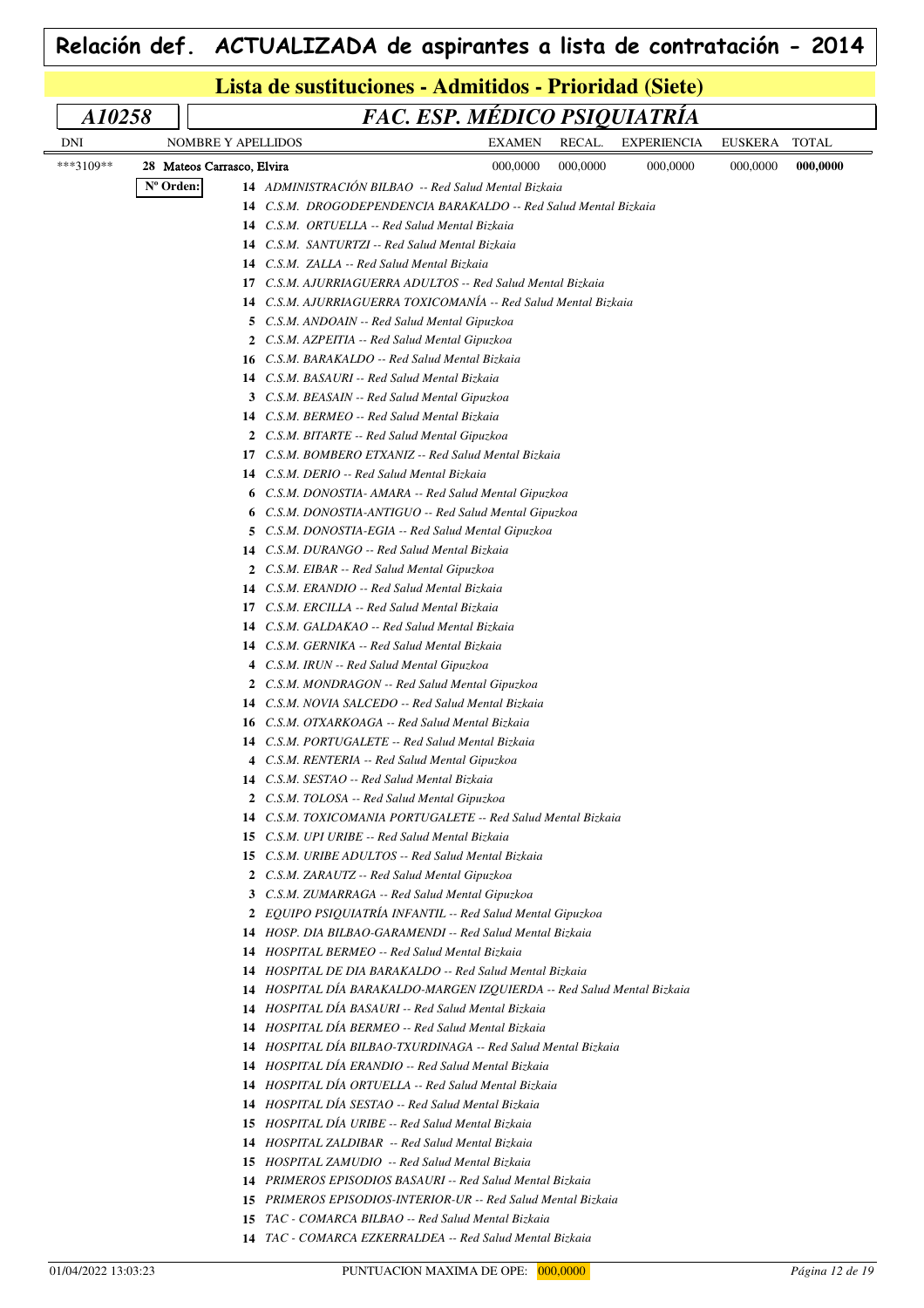|                                        |                                                        |                           |  | Relación def. ACTUALIZADA de aspirantes a lista de contratación - 2014 |               |          |                    |                |              |  |  |
|----------------------------------------|--------------------------------------------------------|---------------------------|--|------------------------------------------------------------------------|---------------|----------|--------------------|----------------|--------------|--|--|
|                                        | Lista de sustituciones - Admitidos - Prioridad (Siete) |                           |  |                                                                        |               |          |                    |                |              |  |  |
| FAC. ESP. MÉDICO PSIQUIATRÍA<br>A10258 |                                                        |                           |  |                                                                        |               |          |                    |                |              |  |  |
| DNI                                    |                                                        | <b>NOMBRE Y APELLIDOS</b> |  |                                                                        | <b>EXAMEN</b> | RECAL.   | <b>EXPERIENCIA</b> | <b>EUSKERA</b> | <b>TOTAL</b> |  |  |
| ***3109**                              | 28 Mateos Carrasco, Elvira                             |                           |  |                                                                        | 000,0000      | 000,0000 | 000,0000           | 000,0000       | 000,0000     |  |  |
|                                        | Nº Orden:                                              |                           |  | 14 TAC - COMARCA INTERIOR -- Red Salud Mental Bizkaia                  |               |          |                    |                |              |  |  |
|                                        |                                                        | 14                        |  | TAC - COMARCA URIBE -- Red Salud Mental Bizkaia                        |               |          |                    |                |              |  |  |
|                                        |                                                        | 14                        |  | U.P.I. EZKERRALDEA -- Red Salud Mental Bizkaia                         |               |          |                    |                |              |  |  |
|                                        |                                                        |                           |  | 2 UNID. REHAB. PSIQUIATRÍA -- Red Salud Mental Gipuzkoa                |               |          |                    |                |              |  |  |
|                                        |                                                        |                           |  | 2 UNIDAD ATENCIÓN PRECOZ -- Red Salud Mental Gipuzkoa                  |               |          |                    |                |              |  |  |
| ***1546**                              | 23                                                     | Montero Hernandez, German |  |                                                                        | 000,0000      | 000,0000 | 000,0000           | 000,0000       | 000,0000     |  |  |
|                                        | Nº Orden:                                              | 14                        |  | C.S.M. AJURRIAGUERRA ADULTOS -- Red Salud Mental Bizkaia               |               |          |                    |                |              |  |  |
|                                        |                                                        | 14                        |  | C.S.M. BOMBERO ETXANIZ -- Red Salud Mental Bizkaia                     |               |          |                    |                |              |  |  |
|                                        |                                                        | 14                        |  | C.S.M. ERCILLA -- Red Salud Mental Bizkaia                             |               |          |                    |                |              |  |  |
|                                        |                                                        | 13                        |  | C.S.M. OTXARKOAGA -- Red Salud Mental Bizkaia                          |               |          |                    |                |              |  |  |
|                                        |                                                        | 6.                        |  | HOSPITAL UNIVESITARIO BASURTO -- OSI Bilbao-Basurto                    |               |          |                    |                |              |  |  |
|                                        |                                                        | 12                        |  | <b>PRIMEROS EPISODIOS-INTERIOR-UR -- Red Salud Mental Bizkaia</b>      |               |          |                    |                |              |  |  |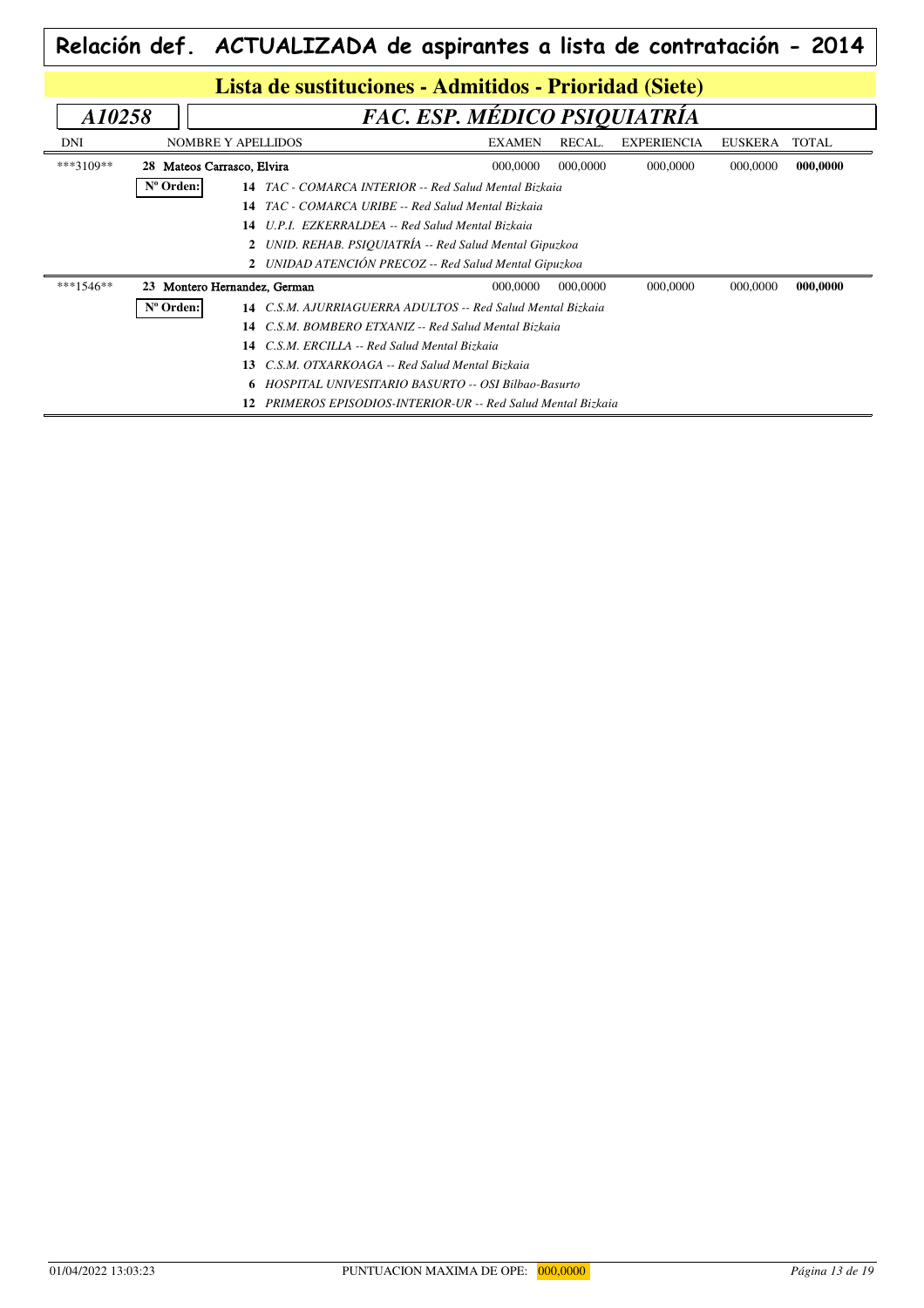|           | Lista de sustituciones - Admitidos - Prioridad (Siete) |                                                                                                                           |                              |          |                    |                |              |  |  |  |  |  |  |
|-----------|--------------------------------------------------------|---------------------------------------------------------------------------------------------------------------------------|------------------------------|----------|--------------------|----------------|--------------|--|--|--|--|--|--|
| A10258    |                                                        |                                                                                                                           | FAC. ESP. MÉDICO PSIQUIATRÍA |          |                    |                |              |  |  |  |  |  |  |
| DNI       | <b>NOMBRE Y APELLIDOS</b>                              |                                                                                                                           | <b>EXAMEN</b>                | RECAL.   | <b>EXPERIENCIA</b> | <b>EUSKERA</b> | <b>TOTAL</b> |  |  |  |  |  |  |
| ***4450** | 12 Peña Rotella, Alvar                                 |                                                                                                                           | 000,0000                     | 000,0000 | 012,4000           | 000,0000       | 012,4000     |  |  |  |  |  |  |
|           | N° Orden:                                              | 4 ADMINISTRACIÓN BILBAO -- Red Salud Mental Bizkaia                                                                       |                              |          |                    |                |              |  |  |  |  |  |  |
|           |                                                        | 4 C.S.M. DROGODEPENDENCIA BARAKALDO -- Red Salud Mental Bizkaia                                                           |                              |          |                    |                |              |  |  |  |  |  |  |
|           |                                                        | 4 C.S.M. ORTUELLA -- Red Salud Mental Bizkaia                                                                             |                              |          |                    |                |              |  |  |  |  |  |  |
|           |                                                        | 4 C.S.M. SANTURTZI -- Red Salud Mental Bizkaia                                                                            |                              |          |                    |                |              |  |  |  |  |  |  |
|           |                                                        | 4 C.S.M. ZALLA -- Red Salud Mental Bizkaia                                                                                |                              |          |                    |                |              |  |  |  |  |  |  |
|           |                                                        | 6 C.S.M. AJURRIAGUERRA ADULTOS -- Red Salud Mental Bizkaia                                                                |                              |          |                    |                |              |  |  |  |  |  |  |
|           |                                                        | 4 C.S.M. AJURRIAGUERRA TOXICOMANIA -- Red Salud Mental Bizkaia                                                            |                              |          |                    |                |              |  |  |  |  |  |  |
|           |                                                        | 5 C.S.M. BARAKALDO -- Red Salud Mental Bizkaia                                                                            |                              |          |                    |                |              |  |  |  |  |  |  |
|           |                                                        | 4 C.S.M. BASAURI -- Red Salud Mental Bizkaia                                                                              |                              |          |                    |                |              |  |  |  |  |  |  |
|           |                                                        | 4 C.S.M. BERMEO -- Red Salud Mental Bizkaia                                                                               |                              |          |                    |                |              |  |  |  |  |  |  |
|           |                                                        | <b>6</b> C.S.M. BOMBERO ETXANIZ -- Red Salud Mental Bizkaia                                                               |                              |          |                    |                |              |  |  |  |  |  |  |
|           |                                                        | C.S.M. DERIO -- Red Salud Mental Bizkaia<br>4                                                                             |                              |          |                    |                |              |  |  |  |  |  |  |
|           |                                                        | 4 C.S.M. DURANGO -- Red Salud Mental Bizkaia                                                                              |                              |          |                    |                |              |  |  |  |  |  |  |
|           |                                                        | 4 C.S.M. ERANDIO -- Red Salud Mental Bizkaia                                                                              |                              |          |                    |                |              |  |  |  |  |  |  |
|           |                                                        | <b>6</b> C.S.M. ERCILLA -- Red Salud Mental Bizkaia                                                                       |                              |          |                    |                |              |  |  |  |  |  |  |
|           |                                                        | 4 C.S.M. GALDAKAO -- Red Salud Mental Bizkaia                                                                             |                              |          |                    |                |              |  |  |  |  |  |  |
|           |                                                        | 4 C.S.M. GERNIKA -- Red Salud Mental Bizkaia                                                                              |                              |          |                    |                |              |  |  |  |  |  |  |
|           |                                                        | 4 C.S.M. NOVIA SALCEDO -- Red Salud Mental Bizkaia                                                                        |                              |          |                    |                |              |  |  |  |  |  |  |
|           |                                                        | <b>5</b> C.S.M. OTXARKOAGA -- Red Salud Mental Bizkaia                                                                    |                              |          |                    |                |              |  |  |  |  |  |  |
|           |                                                        | 4 C.S.M. PORTUGALETE -- Red Salud Mental Bizkaia                                                                          |                              |          |                    |                |              |  |  |  |  |  |  |
|           |                                                        | 4 C.S.M. SESTAO -- Red Salud Mental Bizkaia                                                                               |                              |          |                    |                |              |  |  |  |  |  |  |
|           |                                                        | 4 C.S.M. TOXICOMANIA PORTUGALETE -- Red Salud Mental Bizkaia                                                              |                              |          |                    |                |              |  |  |  |  |  |  |
|           |                                                        | 4 C.S.M. UPI URIBE -- Red Salud Mental Bizkaia                                                                            |                              |          |                    |                |              |  |  |  |  |  |  |
|           |                                                        | 4 C.S.M. URIBE ADULTOS -- Red Salud Mental Bizkaia                                                                        |                              |          |                    |                |              |  |  |  |  |  |  |
|           |                                                        | 4 HOSP. DIA BILBAO-GARAMENDI -- Red Salud Mental Bizkaia                                                                  |                              |          |                    |                |              |  |  |  |  |  |  |
|           |                                                        | 4 HOSPITAL BERMEO -- Red Salud Mental Bizkaia                                                                             |                              |          |                    |                |              |  |  |  |  |  |  |
|           |                                                        | 4 HOSPITAL DE DIA BARAKALDO -- Red Salud Mental Bizkaia                                                                   |                              |          |                    |                |              |  |  |  |  |  |  |
|           |                                                        | 4 HOSPITAL DÍA BARAKALDO-MARGEN IZQUIERDA -- Red Salud Mental Bizkaia<br>HOSPITAL DIA BASAURI -- Red Salud Mental Bizkaia |                              |          |                    |                |              |  |  |  |  |  |  |
|           |                                                        | 4 HOSPITAL DIA BERMEO -- Red Salud Mental Bizkaia                                                                         |                              |          |                    |                |              |  |  |  |  |  |  |
|           |                                                        | HOSPITAL DÍA BILBAO-TXURDINAGA -- Red Salud Mental Bizkaia<br>4                                                           |                              |          |                    |                |              |  |  |  |  |  |  |
|           |                                                        | 4 HOSPITAL DIA ERANDIO -- Red Salud Mental Bizkaia                                                                        |                              |          |                    |                |              |  |  |  |  |  |  |
|           |                                                        | 4 HOSPITAL DÍA ORTUELLA -- Red Salud Mental Bizkaia                                                                       |                              |          |                    |                |              |  |  |  |  |  |  |
|           |                                                        | 4 HOSPITAL DÍA SESTAO -- Red Salud Mental Bizkaia                                                                         |                              |          |                    |                |              |  |  |  |  |  |  |
|           |                                                        | 4 HOSPITAL DÍA URIBE -- Red Salud Mental Bizkaia                                                                          |                              |          |                    |                |              |  |  |  |  |  |  |
|           |                                                        | 1 HOSPITAL UNIVERSITARIO CRUCES -- OSI Ezkerraldea-Enkarterri-Cruces (HUCruces+parte Com Ezkerraldea)                     |                              |          |                    |                |              |  |  |  |  |  |  |
|           |                                                        | 4 HOSPITAL ZALDIBAR -- Red Salud Mental Bizkaia                                                                           |                              |          |                    |                |              |  |  |  |  |  |  |
|           |                                                        | 5 HOSPITAL ZAMUDIO -- Red Salud Mental Bizkaia                                                                            |                              |          |                    |                |              |  |  |  |  |  |  |
|           |                                                        | 4 PRIMEROS EPISODIOS BASAURI -- Red Salud Mental Bizkaia                                                                  |                              |          |                    |                |              |  |  |  |  |  |  |
|           |                                                        | 4 PRIMEROS EPISODIOS-INTERIOR-UR -- Red Salud Mental Bizkaia                                                              |                              |          |                    |                |              |  |  |  |  |  |  |
|           |                                                        | <b>5</b> TAC - COMARCA BILBAO -- Red Salud Mental Bizkaia                                                                 |                              |          |                    |                |              |  |  |  |  |  |  |
|           |                                                        | 4 TAC - COMARCA EZKERRALDEA -- Red Salud Mental Bizkaia                                                                   |                              |          |                    |                |              |  |  |  |  |  |  |
|           |                                                        | 4 TAC - COMARCA INTERIOR -- Red Salud Mental Bizkaia                                                                      |                              |          |                    |                |              |  |  |  |  |  |  |
|           |                                                        | 4 TAC - COMARCA URIBE -- Red Salud Mental Bizkaia                                                                         |                              |          |                    |                |              |  |  |  |  |  |  |
|           |                                                        | 4 U.P.I. EZKERRALDEA -- Red Salud Mental Bizkaia                                                                          |                              |          |                    |                |              |  |  |  |  |  |  |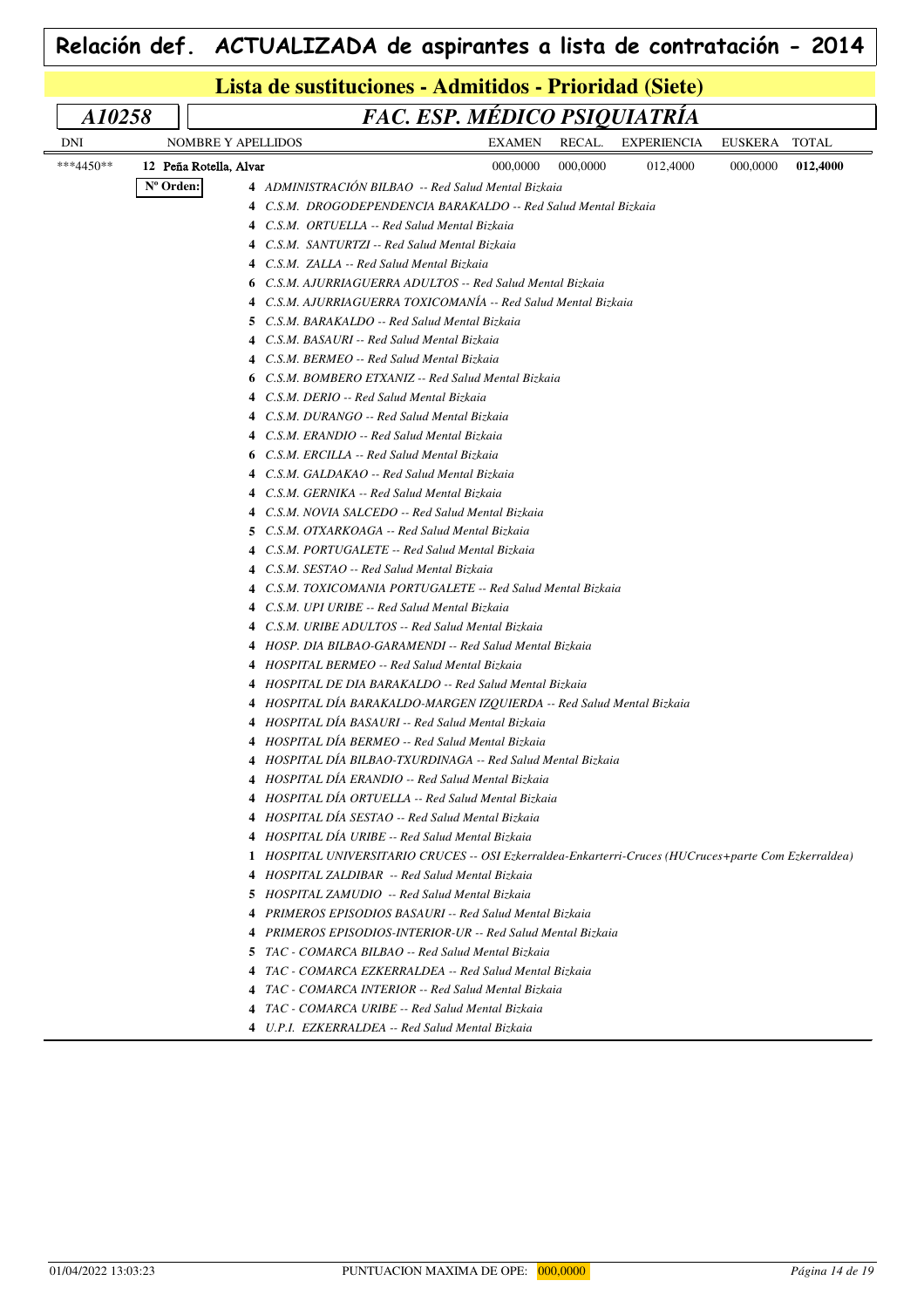|           |           |                                 | Lista de sustituciones - Admitidos - Prioridad (Siete)                 |                              |               |          |                    |                |              |
|-----------|-----------|---------------------------------|------------------------------------------------------------------------|------------------------------|---------------|----------|--------------------|----------------|--------------|
| A10258    |           |                                 |                                                                        | FAC. ESP. MÉDICO PSIQUIATRÍA |               |          |                    |                |              |
| DNI       |           | NOMBRE Y APELLIDOS              |                                                                        |                              | <b>EXAMEN</b> | RECAL.   | <b>EXPERIENCIA</b> | <b>EUSKERA</b> | <b>TOTAL</b> |
| ***5353** |           | 27 Portilla Fernandez, Almudena |                                                                        |                              | 000,0000      | 000,0000 | 000,0000           | 000,0000       | 000,0000     |
|           | N° Orden: |                                 | 13 ADMINISTRACIÓN BILBAO -- Red Salud Mental Bizkaia                   |                              |               |          |                    |                |              |
|           |           |                                 | 13 C.S.M. DROGODEPENDENCIA BARAKALDO -- Red Salud Mental Bizkaia       |                              |               |          |                    |                |              |
|           |           |                                 | 13 C.S.M. ORTUELLA -- Red Salud Mental Bizkaia                         |                              |               |          |                    |                |              |
|           |           |                                 | 13 C.S.M. SANTURTZI -- Red Salud Mental Bizkaia                        |                              |               |          |                    |                |              |
|           |           |                                 | 13 C.S.M. ZALLA -- Red Salud Mental Bizkaia                            |                              |               |          |                    |                |              |
|           |           |                                 | 16 C.S.M. AJURRIAGUERRA ADULTOS -- Red Salud Mental Bizkaia            |                              |               |          |                    |                |              |
|           |           |                                 | 13 C.S.M. AJURRIAGUERRA TOXICOMANIA -- Red Salud Mental Bizkaia        |                              |               |          |                    |                |              |
|           |           |                                 | 15 C.S.M. BARAKALDO -- Red Salud Mental Bizkaia                        |                              |               |          |                    |                |              |
|           |           |                                 | 13 C.S.M. BASAURI -- Red Salud Mental Bizkaia                          |                              |               |          |                    |                |              |
|           |           | 13                              | C.S.M. BERMEO -- Red Salud Mental Bizkaia                              |                              |               |          |                    |                |              |
|           |           | 16                              | C.S.M. BOMBERO ETXANIZ -- Red Salud Mental Bizkaia                     |                              |               |          |                    |                |              |
|           |           | 13                              | C.S.M. DERIO -- Red Salud Mental Bizkaia                               |                              |               |          |                    |                |              |
|           |           |                                 | 13 C.S.M. DURANGO -- Red Salud Mental Bizkaia                          |                              |               |          |                    |                |              |
|           |           |                                 | 13 C.S.M. ERANDIO -- Red Salud Mental Bizkaia                          |                              |               |          |                    |                |              |
|           |           | 16                              | C.S.M. ERCILLA -- Red Salud Mental Bizkaia                             |                              |               |          |                    |                |              |
|           |           | 13                              | C.S.M. GALDAKAO -- Red Salud Mental Bizkaia                            |                              |               |          |                    |                |              |
|           |           | 13                              | C.S.M. GERNIKA -- Red Salud Mental Bizkaia                             |                              |               |          |                    |                |              |
|           |           | 13                              | C.S.M. NOVIA SALCEDO -- Red Salud Mental Bizkaia                       |                              |               |          |                    |                |              |
|           |           | 15                              | C.S.M. OTXARKOAGA -- Red Salud Mental Bizkaia                          |                              |               |          |                    |                |              |
|           |           | 13                              | C.S.M. PORTUGALETE -- Red Salud Mental Bizkaia                         |                              |               |          |                    |                |              |
|           |           | 13                              | C.S.M. SESTAO -- Red Salud Mental Bizkaia                              |                              |               |          |                    |                |              |
|           |           | 13                              | C.S.M. TOXICOMANIA PORTUGALETE -- Red Salud Mental Bizkaia             |                              |               |          |                    |                |              |
|           |           | 14                              | C.S.M. UPI URIBE -- Red Salud Mental Bizkaia                           |                              |               |          |                    |                |              |
|           |           | 14                              | C.S.M. URIBE ADULTOS -- Red Salud Mental Bizkaia                       |                              |               |          |                    |                |              |
|           |           |                                 | 13 HOSP. DIA BILBAO-GARAMENDI -- Red Salud Mental Bizkaia              |                              |               |          |                    |                |              |
|           |           |                                 | 13 HOSPITAL BERMEO -- Red Salud Mental Bizkaia                         |                              |               |          |                    |                |              |
|           |           |                                 | 13 HOSPITAL DE DIA BARAKALDO -- Red Salud Mental Bizkaia               |                              |               |          |                    |                |              |
|           |           |                                 | 13 HOSPITAL DIA BARAKALDO-MARGEN IZQUIERDA -- Red Salud Mental Bizkaia |                              |               |          |                    |                |              |
|           |           |                                 | 13 HOSPITAL DIA BASAURI -- Red Salud Mental Bizkaia                    |                              |               |          |                    |                |              |
|           |           |                                 | 13 HOSPITAL DÍA BERMEO -- Red Salud Mental Bizkaia                     |                              |               |          |                    |                |              |
|           |           |                                 | 13 HOSPITAL DIA BILBAO-TXURDINAGA -- Red Salud Mental Bizkaia          |                              |               |          |                    |                |              |
|           |           |                                 | 13 HOSPITAL DÍA ERANDIO -- Red Salud Mental Bizkaia                    |                              |               |          |                    |                |              |
|           |           |                                 | 13 HOSPITAL DÍA ORTUELLA -- Red Salud Mental Bizkaia                   |                              |               |          |                    |                |              |
|           |           |                                 | 13 HOSPITAL DÍA SESTAO -- Red Salud Mental Bizkaia                     |                              |               |          |                    |                |              |
|           |           |                                 | 14 HOSPITAL DÍA URIBE -- Red Salud Mental Bizkaia                      |                              |               |          |                    |                |              |
|           |           |                                 | 7 HOSPITAL UNIVESITARIO BASURTO -- OSI Bilbao-Basurto                  |                              |               |          |                    |                |              |
|           |           |                                 | 13 HOSPITAL ZALDIBAR -- Red Salud Mental Bizkaia                       |                              |               |          |                    |                |              |
|           |           |                                 | <b>14</b> HOSPITAL ZAMUDIO -- Red Salud Mental Bizkaia                 |                              |               |          |                    |                |              |
|           |           |                                 | <b>13</b> PRIMEROS EPISODIOS BASAURI -- Red Salud Mental Bizkaia       |                              |               |          |                    |                |              |
|           |           |                                 | 14 PRIMEROS EPISODIOS-INTERIOR-UR -- Red Salud Mental Bizkaia          |                              |               |          |                    |                |              |
|           |           |                                 | 14 TAC - COMARCA BILBAO -- Red Salud Mental Bizkaia                    |                              |               |          |                    |                |              |
|           |           |                                 | 13 TAC - COMARCA EZKERRALDEA -- Red Salud Mental Bizkaia               |                              |               |          |                    |                |              |
|           |           |                                 | 13 TAC - COMARCA INTERIOR -- Red Salud Mental Bizkaia                  |                              |               |          |                    |                |              |
|           |           |                                 | 13 TAC - COMARCA URIBE -- Red Salud Mental Bizkaia                     |                              |               |          |                    |                |              |
|           |           |                                 | 13 U.P.I. EZKERRALDEA -- Red Salud Mental Bizkaia                      |                              |               |          |                    |                |              |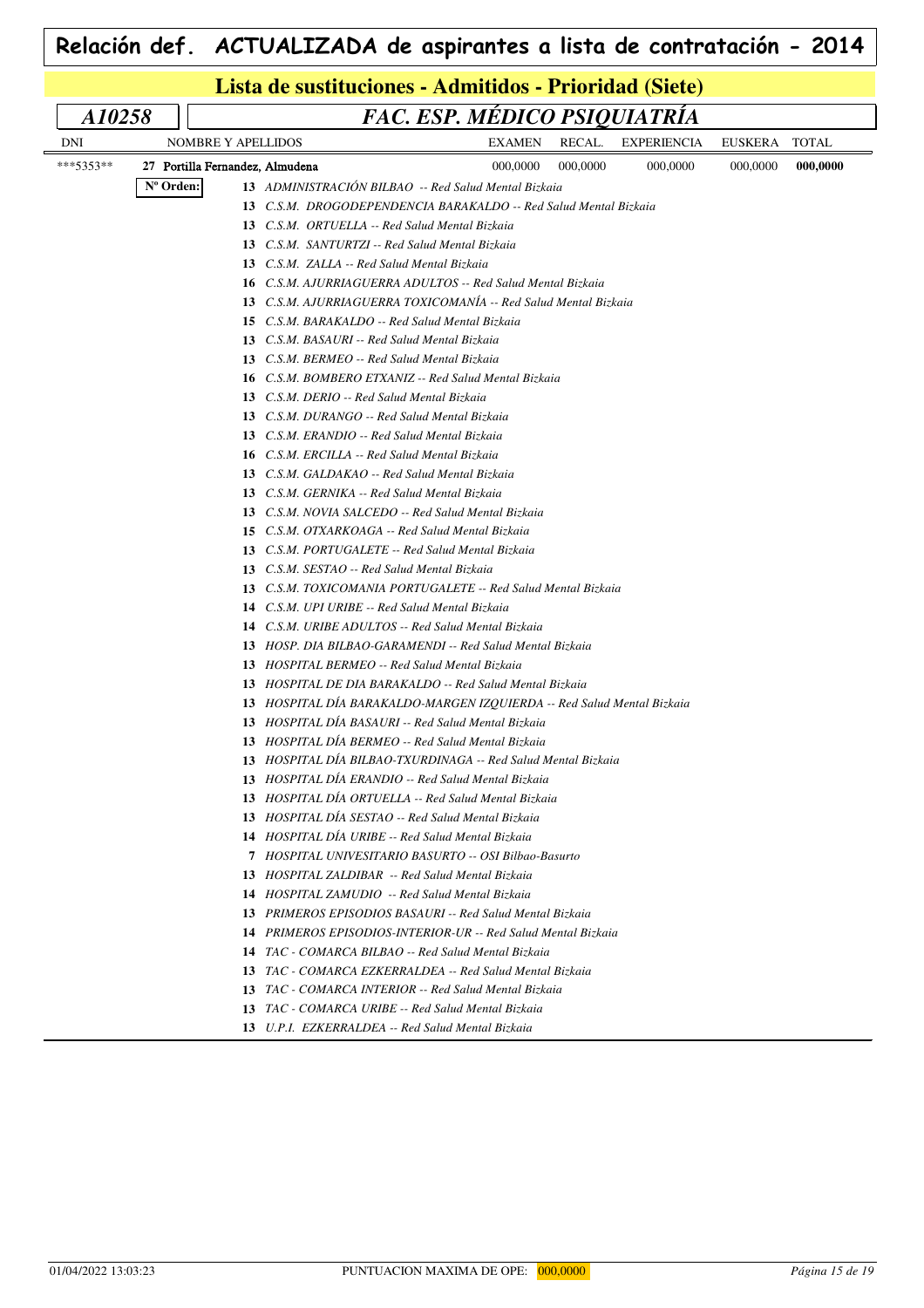|            |           | Lista de sustituciones - Admitidos - Prioridad (Siete)                                             |                              |          |                    |          |              |
|------------|-----------|----------------------------------------------------------------------------------------------------|------------------------------|----------|--------------------|----------|--------------|
|            |           |                                                                                                    |                              |          |                    |          |              |
| A10258     |           |                                                                                                    | FAC. ESP. MÉDICO PSIQUIATRÍA |          |                    |          |              |
| <b>DNI</b> |           | <b>NOMBRE Y APELLIDOS</b>                                                                          | <b>EXAMEN</b>                | RECAL.   | <b>EXPERIENCIA</b> | EUSKERA  | <b>TOTAL</b> |
| ***4627**  |           | 18 Sanchez Blanco, Lucia                                                                           | 000,0000                     | 000,0000 | 010,0000           | 000,0000 | 010,0000     |
|            | N° Orden: | 9 ADMINISTRACIÓN BILBAO -- Red Salud Mental Bizkaia                                                |                              |          |                    |          |              |
|            |           | 9 C.S.M. DROGODEPENDENCIA BARAKALDO -- Red Salud Mental Bizkaia                                    |                              |          |                    |          |              |
|            |           | 9 C.S.M. ORTUELLA -- Red Salud Mental Bizkaia                                                      |                              |          |                    |          |              |
|            |           | 9 C.S.M. SANTURTZI -- Red Salud Mental Bizkaia                                                     |                              |          |                    |          |              |
|            |           | 9 C.S.M. ZALLA -- Red Salud Mental Bizkaia                                                         |                              |          |                    |          |              |
|            |           | 11 C.S.M. AJURRIAGUERRA ADULTOS -- Red Salud Mental Bizkaia                                        |                              |          |                    |          |              |
|            |           | 9 C.S.M. AJURRIAGUERRA TOXICOMANÍA -- Red Salud Mental Bizkaia                                     |                              |          |                    |          |              |
|            |           | 10 C.S.M. BARAKALDO -- Red Salud Mental Bizkaia                                                    |                              |          |                    |          |              |
|            |           | 9 C.S.M. BASAURI -- Red Salud Mental Bizkaia                                                       |                              |          |                    |          |              |
|            |           | <b>9</b> C.S.M. BERMEO -- Red Salud Mental Bizkaia                                                 |                              |          |                    |          |              |
|            |           | 11 C.S.M. BOMBERO ETXANIZ -- Red Salud Mental Bizkaia                                              |                              |          |                    |          |              |
|            |           | 9 C.S.M. DERIO -- Red Salud Mental Bizkaia                                                         |                              |          |                    |          |              |
|            |           | 9 C.S.M. DURANGO -- Red Salud Mental Bizkaia                                                       |                              |          |                    |          |              |
|            |           | 9 C.S.M. ERANDIO -- Red Salud Mental Bizkaia<br>11 C.S.M. ERCILLA -- Red Salud Mental Bizkaia      |                              |          |                    |          |              |
|            |           |                                                                                                    |                              |          |                    |          |              |
|            |           | 9 C.S.M. GALDAKAO -- Red Salud Mental Bizkaia                                                      |                              |          |                    |          |              |
|            |           | 9 C.S.M. GERNIKA -- Red Salud Mental Bizkaia<br>9 C.S.M. NOVIA SALCEDO -- Red Salud Mental Bizkaia |                              |          |                    |          |              |
|            |           | <b>10</b> C.S.M. OTXARKOAGA -- Red Salud Mental Bizkaia                                            |                              |          |                    |          |              |
|            |           | 9 C.S.M. PORTUGALETE -- Red Salud Mental Bizkaia                                                   |                              |          |                    |          |              |
|            |           | 9 C.S.M. SESTAO -- Red Salud Mental Bizkaia                                                        |                              |          |                    |          |              |
|            |           | 9 C.S.M. TOXICOMANIA PORTUGALETE -- Red Salud Mental Bizkaia                                       |                              |          |                    |          |              |
|            |           | 9 C.S.M. UPI URIBE -- Red Salud Mental Bizkaia                                                     |                              |          |                    |          |              |
|            |           | 9 C.S.M. URIBE ADULTOS -- Red Salud Mental Bizkaia                                                 |                              |          |                    |          |              |
|            |           | 9 HOSP. DIA BILBAO-GARAMENDI -- Red Salud Mental Bizkaia                                           |                              |          |                    |          |              |
|            |           | 9 HOSPITAL BERMEO -- Red Salud Mental Bizkaia                                                      |                              |          |                    |          |              |
|            |           | 9 HOSPITAL DE DIA BARAKALDO -- Red Salud Mental Bizkaia                                            |                              |          |                    |          |              |
|            |           | 9 HOSPITAL DIA BARAKALDO-MARGEN IZQUIERDA -- Red Salud Mental Bizkaia                              |                              |          |                    |          |              |
|            |           | 9 HOSPITAL DÍA BASAURI -- Red Salud Mental Bizkaia                                                 |                              |          |                    |          |              |
|            |           | 9 HOSPITAL DÍA BERMEO -- Red Salud Mental Bizkaia                                                  |                              |          |                    |          |              |
|            |           | 9 HOSPITAL DIA BILBAO-TXURDINAGA -- Red Salud Mental Bizkaia                                       |                              |          |                    |          |              |
|            |           | 9 HOSPITAL DIA ERANDIO -- Red Salud Mental Bizkaia                                                 |                              |          |                    |          |              |
|            |           | 9 HOSPITAL DÍA ORTUELLA -- Red Salud Mental Bizkaia                                                |                              |          |                    |          |              |
|            |           | 9 HOSPITAL DÍA SESTAO -- Red Salud Mental Bizkaia                                                  |                              |          |                    |          |              |
|            |           | 9 HOSPITAL DÍA URIBE -- Red Salud Mental Bizkaia                                                   |                              |          |                    |          |              |
|            |           | 4 HOSPITAL GALDAKAO-USANSOLO -- OSI Barrualde-Galdakao                                             |                              |          |                    |          |              |
|            |           | 9 HOSPITAL ZALDIBAR -- Red Salud Mental Bizkaia                                                    |                              |          |                    |          |              |
|            |           | <b>10</b> HOSPITAL ZAMUDIO -- Red Salud Mental Bizkaia                                             |                              |          |                    |          |              |
|            |           | <b>9</b> PRIMEROS EPISODIOS BASAURI -- Red Salud Mental Bizkaia                                    |                              |          |                    |          |              |
|            |           | <b>9</b> PRIMEROS EPISODIOS-INTERIOR-UR -- Red Salud Mental Bizkaia                                |                              |          |                    |          |              |
|            |           | 10 TAC - COMARCA BILBAO -- Red Salud Mental Bizkaia                                                |                              |          |                    |          |              |
|            |           | 9 TAC - COMARCA EZKERRALDEA -- Red Salud Mental Bizkaia                                            |                              |          |                    |          |              |
|            |           | 9 TAC - COMARCA INTERIOR -- Red Salud Mental Bizkaia                                               |                              |          |                    |          |              |
|            |           | 9 TAC - COMARCA URIBE -- Red Salud Mental Bizkaia                                                  |                              |          |                    |          |              |
|            |           | 9 U.P.I. EZKERRALDEA -- Red Salud Mental Bizkaia                                                   |                              |          |                    |          |              |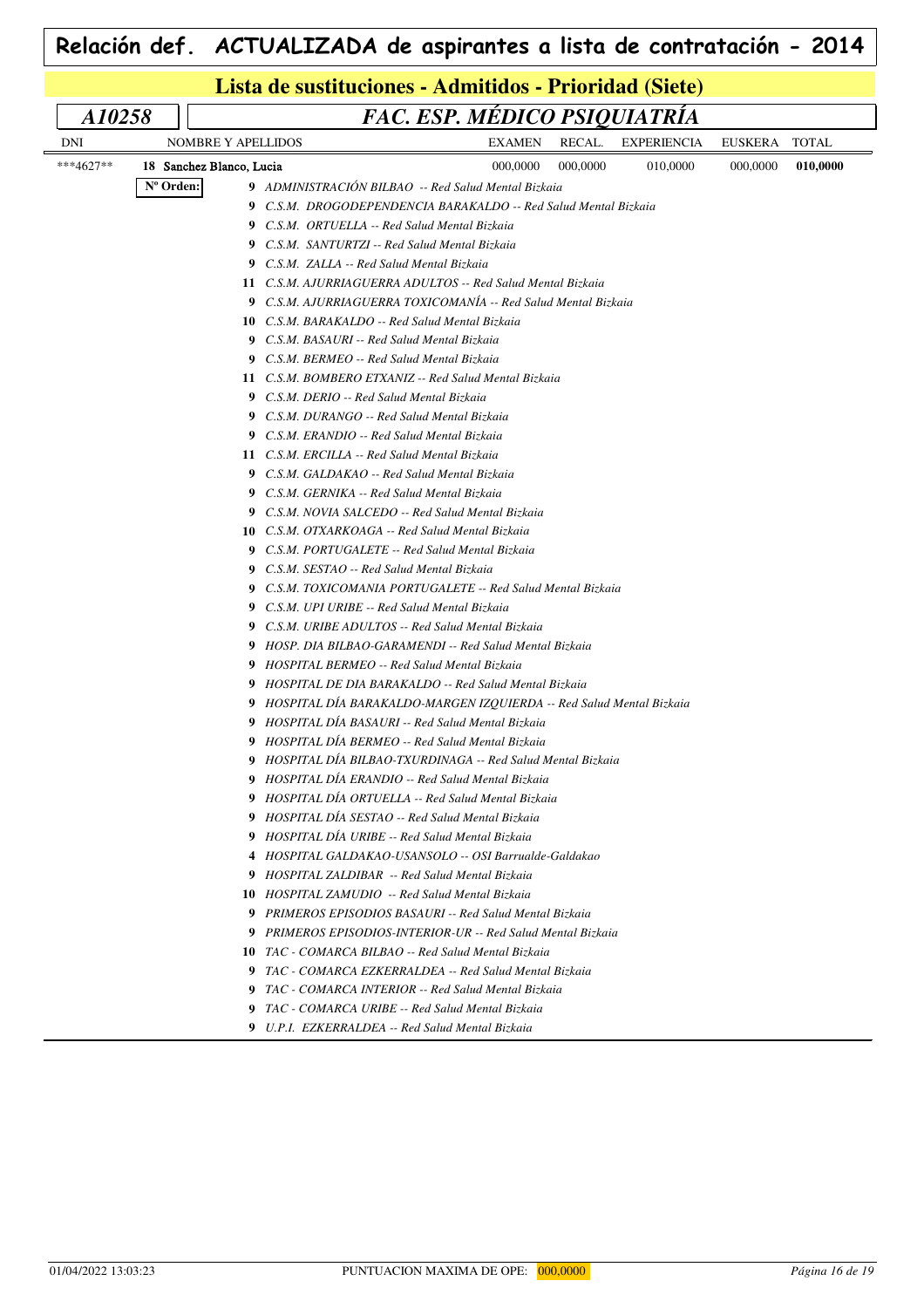| Lista de sustituciones - Admitidos - Prioridad (Siete)<br>FAC. ESP. MÉDICO PSIQUIATRÍA<br>A10258<br>RECAL.<br>EUSKERA<br><b>DNI</b><br>NOMBRE Y APELLIDOS<br><b>EXAMEN</b><br><b>EXPERIENCIA</b><br>***8922**<br>000,0000<br>000,0000<br>012,4000<br>008,0000<br>6 Trincado Robles, Sofia<br>Nº Orden:<br>1 ADMINISTRACIÓN BILBAO -- Red Salud Mental Bizkaia<br>1 C.S.M. DROGODEPENDENCIA BARAKALDO -- Red Salud Mental Bizkaia<br>1 C.S.M. ORTUELLA -- Red Salud Mental Bizkaia<br>1 C.S.M. SANTURTZI -- Red Salud Mental Bizkaia<br>1 C.S.M. ZALLA -- Red Salud Mental Bizkaia<br>3 C.S.M. AJURRIAGUERRA ADULTOS -- Red Salud Mental Bizkaia<br>1 C.S.M. AJURRIAGUERRA TOXICOMANÍA -- Red Salud Mental Bizkaia<br>2 C.S.M. BARAKALDO -- Red Salud Mental Bizkaia<br>1 C.S.M. BASAURI -- Red Salud Mental Bizkaia<br>1 C.S.M. BERMEO -- Red Salud Mental Bizkaia<br>3 C.S.M. BOMBERO ETXANIZ -- Red Salud Mental Bizkaia<br>1 C.S.M. DERIO -- Red Salud Mental Bizkaia<br>1 C.S.M. DURANGO -- Red Salud Mental Bizkaia<br>1 C.S.M. ERANDIO -- Red Salud Mental Bizkaia<br>3 C.S.M. ERCILLA -- Red Salud Mental Bizkaia<br>1 C.S.M. GALDAKAO -- Red Salud Mental Bizkaia<br>1 C.S.M. GERNIKA -- Red Salud Mental Bizkaia<br>1 C.S.M. NOVIA SALCEDO -- Red Salud Mental Bizkaia<br>2 C.S.M. OTXARKOAGA -- Red Salud Mental Bizkaia<br>1 C.S.M. PORTUGALETE -- Red Salud Mental Bizkaia<br>1 C.S.M. SESTAO -- Red Salud Mental Bizkaia<br>1 C.S.M. TOXICOMANIA PORTUGALETE -- Red Salud Mental Bizkaia<br>1 C.S.M. UPI URIBE -- Red Salud Mental Bizkaia<br>C.S.M. URIBE ADULTOS -- Red Salud Mental Bizkaia<br>1<br>1 HOSP. DIA BILBAO-GARAMENDI -- Red Salud Mental Bizkaia |              |  |  |  |  |  |  |  |  |  |  |  |
|------------------------------------------------------------------------------------------------------------------------------------------------------------------------------------------------------------------------------------------------------------------------------------------------------------------------------------------------------------------------------------------------------------------------------------------------------------------------------------------------------------------------------------------------------------------------------------------------------------------------------------------------------------------------------------------------------------------------------------------------------------------------------------------------------------------------------------------------------------------------------------------------------------------------------------------------------------------------------------------------------------------------------------------------------------------------------------------------------------------------------------------------------------------------------------------------------------------------------------------------------------------------------------------------------------------------------------------------------------------------------------------------------------------------------------------------------------------------------------------------------------------------------------------------------------------------------------------------------------------------------------------------------------------------------|--------------|--|--|--|--|--|--|--|--|--|--|--|
|                                                                                                                                                                                                                                                                                                                                                                                                                                                                                                                                                                                                                                                                                                                                                                                                                                                                                                                                                                                                                                                                                                                                                                                                                                                                                                                                                                                                                                                                                                                                                                                                                                                                              |              |  |  |  |  |  |  |  |  |  |  |  |
|                                                                                                                                                                                                                                                                                                                                                                                                                                                                                                                                                                                                                                                                                                                                                                                                                                                                                                                                                                                                                                                                                                                                                                                                                                                                                                                                                                                                                                                                                                                                                                                                                                                                              | <b>TOTAL</b> |  |  |  |  |  |  |  |  |  |  |  |
|                                                                                                                                                                                                                                                                                                                                                                                                                                                                                                                                                                                                                                                                                                                                                                                                                                                                                                                                                                                                                                                                                                                                                                                                                                                                                                                                                                                                                                                                                                                                                                                                                                                                              | 020,4000     |  |  |  |  |  |  |  |  |  |  |  |
| 1 HOSPITAL BERMEO -- Red Salud Mental Bizkaia<br>1 HOSPITAL DE DIA BARAKALDO -- Red Salud Mental Bizkaia<br>1 HOSPITAL DIA BARAKALDO-MARGEN IZQUIERDA -- Red Salud Mental Bizkaia<br>1 HOSPITAL DÍA BASAURI -- Red Salud Mental Bizkaia<br>1 HOSPITAL DÍA BERMEO -- Red Salud Mental Bizkaia<br>1 HOSPITAL DÍA BILBAO-TXURDINAGA -- Red Salud Mental Bizkaia<br>1 HOSPITAL DÍA ERANDIO -- Red Salud Mental Bizkaia<br>1 HOSPITAL DÍA ORTUELLA -- Red Salud Mental Bizkaia<br>1 HOSPITAL DÍA SESTAO -- Red Salud Mental Bizkaia<br>1 HOSPITAL DÍA URIBE -- Red Salud Mental Bizkaia<br>1 HOSPITAL GALDAKAO-USANSOLO -- OSI Barrualde-Galdakao<br>1 HOSPITAL ZALDIBAR -- Red Salud Mental Bizkaia<br>2 HOSPITAL ZAMUDIO -- Red Salud Mental Bizkaia<br>1 PRIMEROS EPISODIOS BASAURI -- Red Salud Mental Bizkaia<br>1 PRIMEROS EPISODIOS-INTERIOR-UR -- Red Salud Mental Bizkaia<br>2 TAC - COMARCA BILBAO -- Red Salud Mental Bizkaia<br>1 TAC - COMARCA EZKERRALDEA -- Red Salud Mental Bizkaia<br>1 TAC - COMARCA INTERIOR -- Red Salud Mental Bizkaia                                                                                                                                                                                                                                                                                                                                                                                                                                                                                                                                                                                                                       |              |  |  |  |  |  |  |  |  |  |  |  |
| 1 TAC - COMARCA URIBE -- Red Salud Mental Bizkaia<br>1 U.P.I. EZKERRALDEA -- Red Salud Mental Bizkaia                                                                                                                                                                                                                                                                                                                                                                                                                                                                                                                                                                                                                                                                                                                                                                                                                                                                                                                                                                                                                                                                                                                                                                                                                                                                                                                                                                                                                                                                                                                                                                        |              |  |  |  |  |  |  |  |  |  |  |  |
| ***7044**<br>000,0000<br>24 Urcelay Zaldua, Inmaculada<br>000,0000<br>000,0000<br>000,0000                                                                                                                                                                                                                                                                                                                                                                                                                                                                                                                                                                                                                                                                                                                                                                                                                                                                                                                                                                                                                                                                                                                                                                                                                                                                                                                                                                                                                                                                                                                                                                                   | 000,0000     |  |  |  |  |  |  |  |  |  |  |  |
| N° Orden:<br>4 C.S.M. ANDOAIN -- Red Salud Mental Gipuzkoa<br>2 C.S.M. BEASAIN -- Red Salud Mental Gipuzkoa<br><b>5</b> C.S.M. DONOSTIA- AMARA -- Red Salud Mental Gipuzkoa<br>5 C.S.M. DONOSTIA-ANTIGUO -- Red Salud Mental Gipuzkoa<br>2 C.S.M. ZUMARRAGA -- Red Salud Mental Gipuzkoa                                                                                                                                                                                                                                                                                                                                                                                                                                                                                                                                                                                                                                                                                                                                                                                                                                                                                                                                                                                                                                                                                                                                                                                                                                                                                                                                                                                     |              |  |  |  |  |  |  |  |  |  |  |  |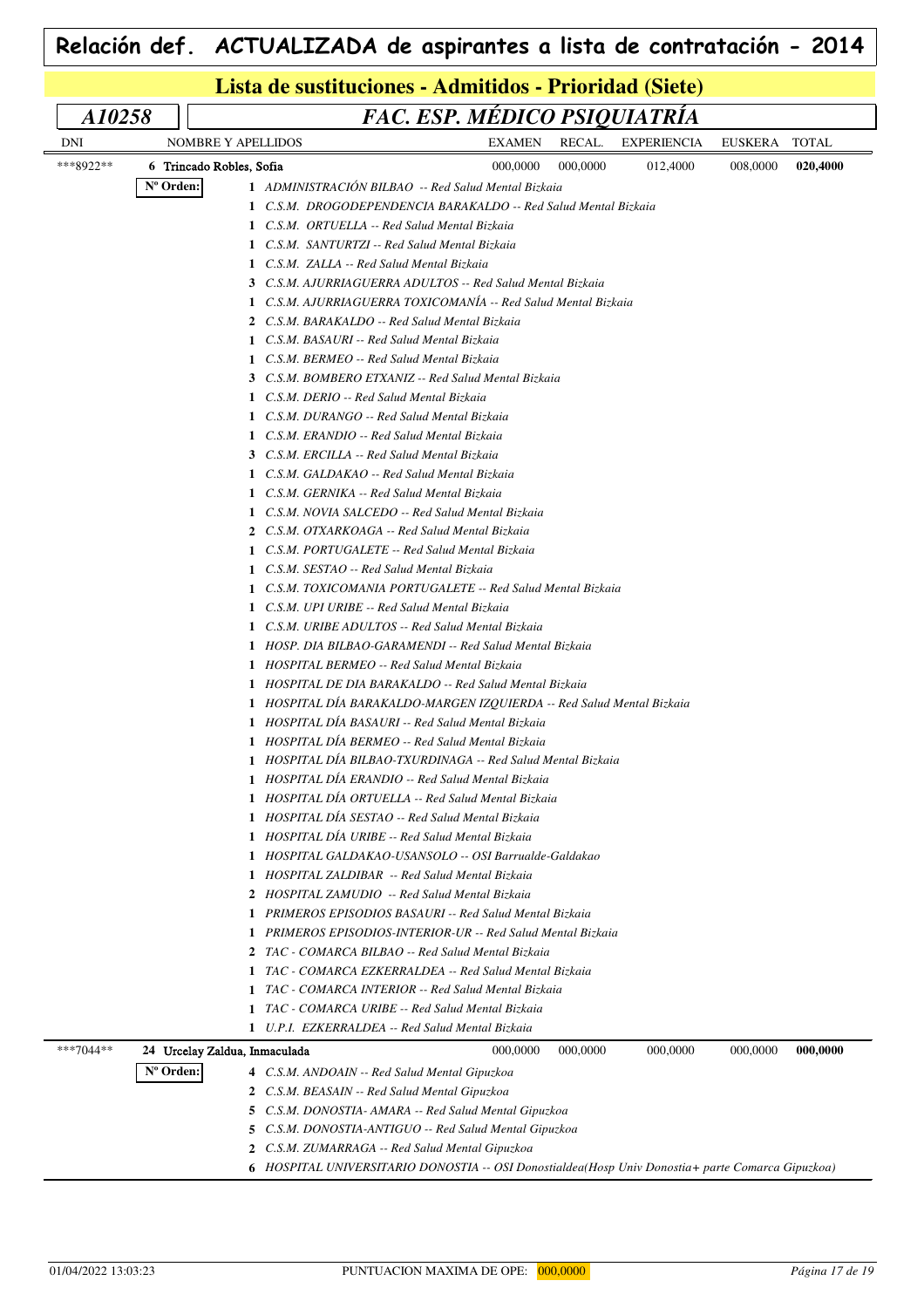|            |                                   | Lista de sustituciones - Admitidos - Prioridad (Siete)                 |                              |          |                    |          |              |
|------------|-----------------------------------|------------------------------------------------------------------------|------------------------------|----------|--------------------|----------|--------------|
| A10258     |                                   |                                                                        | FAC. ESP. MÉDICO PSIQUIATRÍA |          |                    |          |              |
| <b>DNI</b> | <b>NOMBRE Y APELLIDOS</b>         |                                                                        | <b>EXAMEN</b>                | RECAL.   | <b>EXPERIENCIA</b> | EUSKERA  | <b>TOTAL</b> |
| ***1454**  | 26 Valle Escalante, Alvaro Javier |                                                                        | 000,0000                     | 000,0000 | 000,0000           | 000,0000 | 000,0000     |
|            | N° Orden:                         | 12 ADMINISTRACIÓN BILBAO -- Red Salud Mental Bizkaia                   |                              |          |                    |          |              |
|            |                                   | 12 C.S.M. DROGODEPENDENCIA BARAKALDO -- Red Salud Mental Bizkaia       |                              |          |                    |          |              |
|            |                                   | 12 C.S.M. ORTUELLA -- Red Salud Mental Bizkaia                         |                              |          |                    |          |              |
|            |                                   | 12 C.S.M. SANTURTZI -- Red Salud Mental Bizkaia                        |                              |          |                    |          |              |
|            |                                   | 12 C.S.M. ZALLA -- Red Salud Mental Bizkaia                            |                              |          |                    |          |              |
|            |                                   | C.S.M. AJURRIAGUERRA ADULTOS -- Red Salud Mental Bizkaia<br>15         |                              |          |                    |          |              |
|            |                                   | 12 C.S.M. AJURRIAGUERRA TOXICOMANIA -- Red Salud Mental Bizkaia        |                              |          |                    |          |              |
|            |                                   | 14 C.S.M. BARAKALDO -- Red Salud Mental Bizkaia                        |                              |          |                    |          |              |
|            |                                   | <b>12</b> C.S.M. BASAURI -- Red Salud Mental Bizkaia                   |                              |          |                    |          |              |
|            |                                   | 12 C.S.M. BERMEO -- Red Salud Mental Bizkaia                           |                              |          |                    |          |              |
|            |                                   | C.S.M. BOMBERO ETXANIZ -- Red Salud Mental Bizkaia<br>15               |                              |          |                    |          |              |
|            |                                   | C.S.M. DERIO -- Red Salud Mental Bizkaia<br>12                         |                              |          |                    |          |              |
|            |                                   | C.S.M. DURANGO -- Red Salud Mental Bizkaia<br>12                       |                              |          |                    |          |              |
|            |                                   | C.S.M. ERANDIO -- Red Salud Mental Bizkaia<br>12                       |                              |          |                    |          |              |
|            |                                   | 15<br>C.S.M. ERCILLA -- Red Salud Mental Bizkaia                       |                              |          |                    |          |              |
|            |                                   | 12<br>C.S.M. GALDAKAO -- Red Salud Mental Bizkaia                      |                              |          |                    |          |              |
|            |                                   | 12<br>C.S.M. GERNIKA -- Red Salud Mental Bizkaia                       |                              |          |                    |          |              |
|            |                                   | 12 C.S.M. NOVIA SALCEDO -- Red Salud Mental Bizkaia                    |                              |          |                    |          |              |
|            |                                   | C.S.M. OTXARKOAGA -- Red Salud Mental Bizkaia<br>14                    |                              |          |                    |          |              |
|            |                                   | C.S.M. PORTUGALETE -- Red Salud Mental Bizkaia<br>12                   |                              |          |                    |          |              |
|            |                                   | 12<br>C.S.M. SESTAO -- Red Salud Mental Bizkaia                        |                              |          |                    |          |              |
|            |                                   | C.S.M. TOXICOMANIA PORTUGALETE -- Red Salud Mental Bizkaia<br>12       |                              |          |                    |          |              |
|            |                                   | C.S.M. UPI URIBE -- Red Salud Mental Bizkaia<br>13                     |                              |          |                    |          |              |
|            |                                   | C.S.M. URIBE ADULTOS -- Red Salud Mental Bizkaia<br>13                 |                              |          |                    |          |              |
|            |                                   | 12 HOSP. DIA BILBAO-GARAMENDI -- Red Salud Mental Bizkaia              |                              |          |                    |          |              |
|            |                                   | <b>12</b> HOSPITAL BERMEO -- Red Salud Mental Bizkaia                  |                              |          |                    |          |              |
|            |                                   | 12 HOSPITAL DE DIA BARAKALDO -- Red Salud Mental Bizkaia               |                              |          |                    |          |              |
|            |                                   | 12 HOSPITAL DIA BARAKALDO-MARGEN IZQUIERDA -- Red Salud Mental Bizkaia |                              |          |                    |          |              |
|            |                                   | 12 HOSPITAL DIA BASAURI -- Red Salud Mental Bizkaia                    |                              |          |                    |          |              |
|            |                                   | 12 HOSPITAL DÍA BERMEO -- Red Salud Mental Bizkaia                     |                              |          |                    |          |              |
|            |                                   | 12 HOSPITAL DIA BILBAO-TXURDINAGA -- Red Salud Mental Bizkaia          |                              |          |                    |          |              |
|            |                                   | 12 HOSPITAL DIA ERANDIO -- Red Salud Mental Bizkaia                    |                              |          |                    |          |              |
|            |                                   | 12 HOSPITAL DÍA ORTUELLA -- Red Salud Mental Bizkaia                   |                              |          |                    |          |              |
|            |                                   | HOSPITAL DÍA SESTAO -- Red Salud Mental Bizkaia<br>12                  |                              |          |                    |          |              |
|            |                                   | HOSPITAL DÍA URIBE -- Red Salud Mental Bizkaia<br>13                   |                              |          |                    |          |              |
|            |                                   | HOSPITAL ZALDIBAR -- Red Salud Mental Bizkaia<br>12                    |                              |          |                    |          |              |
|            |                                   | 13<br>HOSPITAL ZAMUDIO -- Red Salud Mental Bizkaia                     |                              |          |                    |          |              |
|            |                                   | 12 PRIMEROS EPISODIOS BASAURI -- Red Salud Mental Bizkaia              |                              |          |                    |          |              |
|            |                                   | 13 PRIMEROS EPISODIOS-INTERIOR-UR -- Red Salud Mental Bizkaia          |                              |          |                    |          |              |
|            |                                   | RED SALUD MENTAL ARABA -- Red Salud Mental Araba<br>4                  |                              |          |                    |          |              |
|            |                                   | 13<br>TAC - COMARCA BILBAO -- Red Salud Mental Bizkaia                 |                              |          |                    |          |              |
|            |                                   | TAC - COMARCA EZKERRALDEA -- Red Salud Mental Bizkaia<br>12            |                              |          |                    |          |              |
|            |                                   | TAC - COMARCA INTERIOR -- Red Salud Mental Bizkaia<br>12               |                              |          |                    |          |              |
|            |                                   | 12 TAC - COMARCA URIBE -- Red Salud Mental Bizkaia                     |                              |          |                    |          |              |
|            |                                   |                                                                        |                              |          |                    |          |              |

*U.P.I. EZKERRALDEA -- Red Salud Mental Bizkaia*